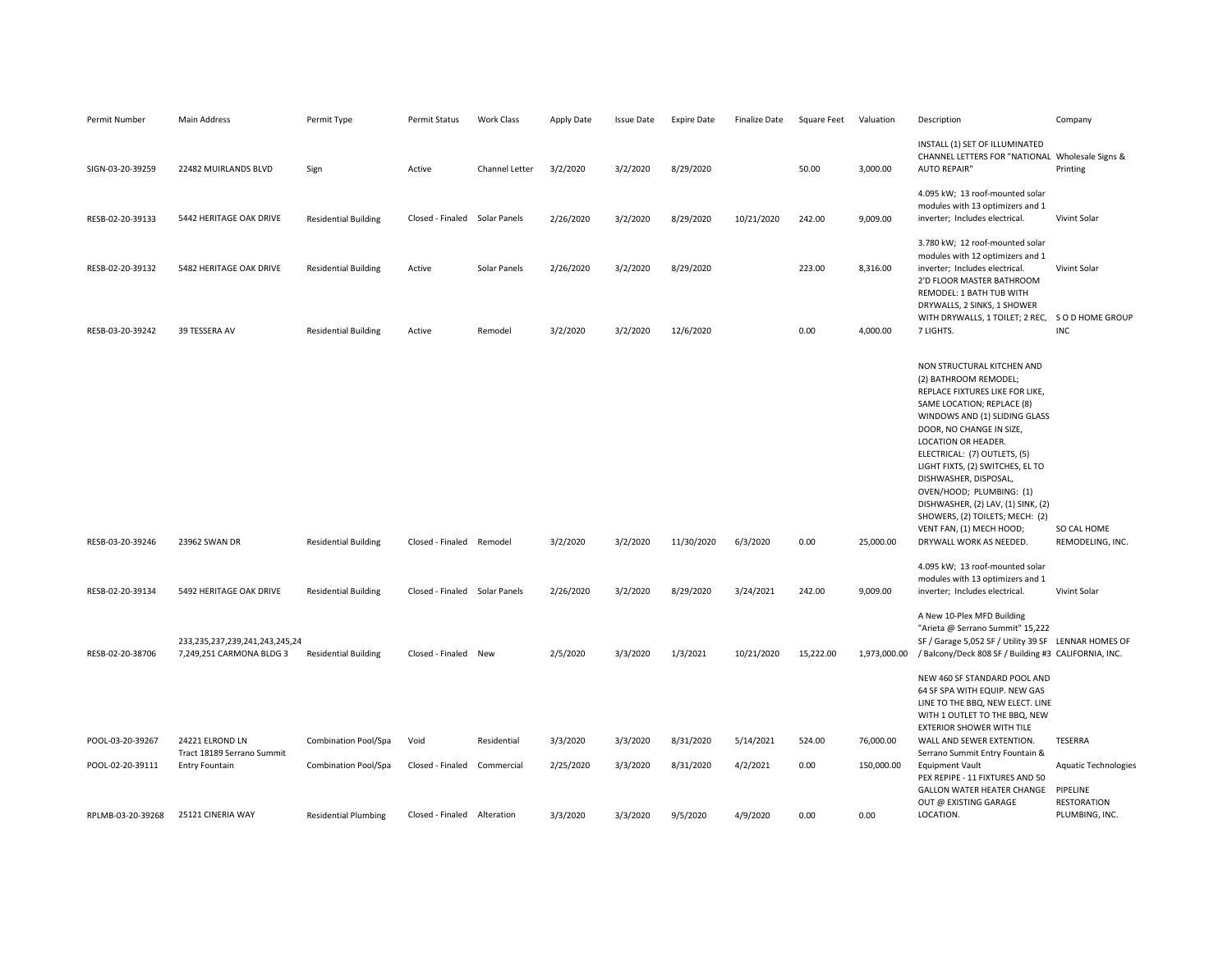| RESB-07-19-34076  | 411,413,415,417,419,421<br>PALERMO UNITS 81-86 | <b>Residential Building</b>   | Closed - Finaled New     |              | 7/18/2019  | 3/3/2020 | 1/25/2021  | 10/9/2020  | 11,142.00 |            | A New MFD 6-Plex Townhome<br>Building "Covera @ Serrano<br>Summit" 10,492 SF/ACC / Garage<br>2,737 SF / Deck 340 SF / Patio 80 SF LENNAR HOMES OF<br>1,400,000.00 / 31 SF Utility / Building #16                                                                                                                                                                                                                                                             | CALIFORNIA, INC.                       |
|-------------------|------------------------------------------------|-------------------------------|--------------------------|--------------|------------|----------|------------|------------|-----------|------------|--------------------------------------------------------------------------------------------------------------------------------------------------------------------------------------------------------------------------------------------------------------------------------------------------------------------------------------------------------------------------------------------------------------------------------------------------------------|----------------------------------------|
|                   |                                                |                               |                          |              |            |          |            |            |           |            | INSTALL 3.78 KW ROOF MOUNTED<br>SOLAR WITH (12) MODULES (222                                                                                                                                                                                                                                                                                                                                                                                                 |                                        |
| RESB-03-20-39244  | 21196 SIERRA RIDGE                             | <b>Residential Building</b>   | Active                   | Solar Panels | 3/2/2020   | 3/3/2020 | 8/30/2020  |            | 222.00    | 8,000.00   | SF), (1) INVERTER.                                                                                                                                                                                                                                                                                                                                                                                                                                           | <b>TESLA</b>                           |
| RELEC-03-20-39262 | 24892 CAMINO VILLA                             | <b>Residential Electrical</b> | Closed - Finaled         | Meter        | 3/3/2020   | 3/3/2020 | 9/5/2020   | 3/17/2020  | 0.00      | 0.00       | MAIN PANEL UPGARDE TO 200A.                                                                                                                                                                                                                                                                                                                                                                                                                                  |                                        |
| RPLMB-03-20-39269 | 26372 SCOTS GLEN                               | <b>Residential Plumbing</b>   | Active                   | Alteration   | 3/3/2020   | 3/3/2020 | 8/30/2020  |            | 0.00      | 0.00       | REPLACE 70 LF OF 1" WATER MAIN AND PLUMBING, INC.                                                                                                                                                                                                                                                                                                                                                                                                            | AMERI-CAL REPIPE                       |
| RELEC-03-20-39278 | 19251 JASPER HILL RD                           | <b>Residential Electrical</b> | Closed - Finaled         | Remodel      | 3/4/2020   | 3/4/2020 | 8/31/2020  | 3/17/2020  | 0.00      | 0.00       | INSTALL 1 TRANSFER SWITCH AND<br>1 TEMP. PORTABLE GENERATOR.                                                                                                                                                                                                                                                                                                                                                                                                 | Superpower Electric                    |
| RESB-12-19-37371  | 21 LONTANO                                     | <b>Residential Building</b>   | Closed - Finaled New     |              | 12/19/2019 | 3/4/2020 | 10/26/2020 | 12/15/2020 | 4,329.00  | 585,192.00 | A New SFD, "Teresina @ Serrano<br>Highlands" Plan 4-XC, / 4,329 sq. ft.<br>/ Garage 415 sq. ft. / Porch 48 sq.<br>ft. / Outdoor Room 239 sq. ft. /<br>Roof Terrace 292 sq. ft. / Master<br>Terrace 161 sq. ft. / LOT 49                                                                                                                                                                                                                                      | SHEA HOMES So Cal<br>GC, Inc.          |
|                   |                                                |                               |                          |              |            |          |            |            |           |            | CHANGE OUT 5 TON A/C UNIT @<br>EXISTING LOCATION AND 60K BTU<br>FAU @ EXISTING GARAGE                                                                                                                                                                                                                                                                                                                                                                        | SOCAL CLIMATE<br><b>CONTROL &amp;</b>  |
| RMECH-03-20-39288 | 21261 CALLE HORIZONTE                          | <b>Residential Mechanical</b> | Active                   | Alteration   | 3/4/2020   | 3/4/2020 | 8/31/2020  |            | 0.00      | 0.00       | LOCATION                                                                                                                                                                                                                                                                                                                                                                                                                                                     | MECHANICAL INC                         |
|                   |                                                |                               |                          |              |            |          |            |            |           |            | (ROLL PLANS) INTERIOR REMODEL<br>OF SFD: REMOVE WALL BETWEEN<br>KITCHEN AND DINING ROOM TO<br>EXPAND AND RECONFIGURE<br>KITCHEN, REMOVE (3) EXISTING<br>WINDOWS AND MODIFY FOR NEW<br>WINDOWS @ KITCHEN AND<br>FAMILY ROOM; REMOVE EXTERIOR<br>DOOR AND REPLACE WITH NEW<br>SLIDER; REMOVE EXISTING<br>EXTERIOR WALL, SHORE AND<br>BRACE FRAMING AS REQUIRED;<br>RELOCATE (1) DISHWASHER, (1)<br>SINK, ALTER DUCTING, (13)<br>OUTLETS, (13) LIGHT FIXTS, (6) |                                        |
| RESB-02-20-39122  | 24651 VIA TONADA                               | <b>Residential Building</b>   | Closed - Finaled Remodel |              | 2/26/2020  | 3/4/2020 | 8/31/2020  | 5/28/2020  | 319.00    | 30,000.00  | SWITHCES.<br>New SFD "Teresina @ Serrano<br>Highlands" Plan 1-B / 3,238 SF plus<br>Optional Conservatory (214 SF) /<br>Garage 419 SF / Porch 69 SF /<br>Master Terrace 214 SF / P-M-E /<br>LOT 43. ** Permit description was<br>corrected on 1/6/2021 to show<br>optional conservatory in lieu of                                                                                                                                                            | JOHN T. ERTZ INC.<br>SHEA HOMES So Cal |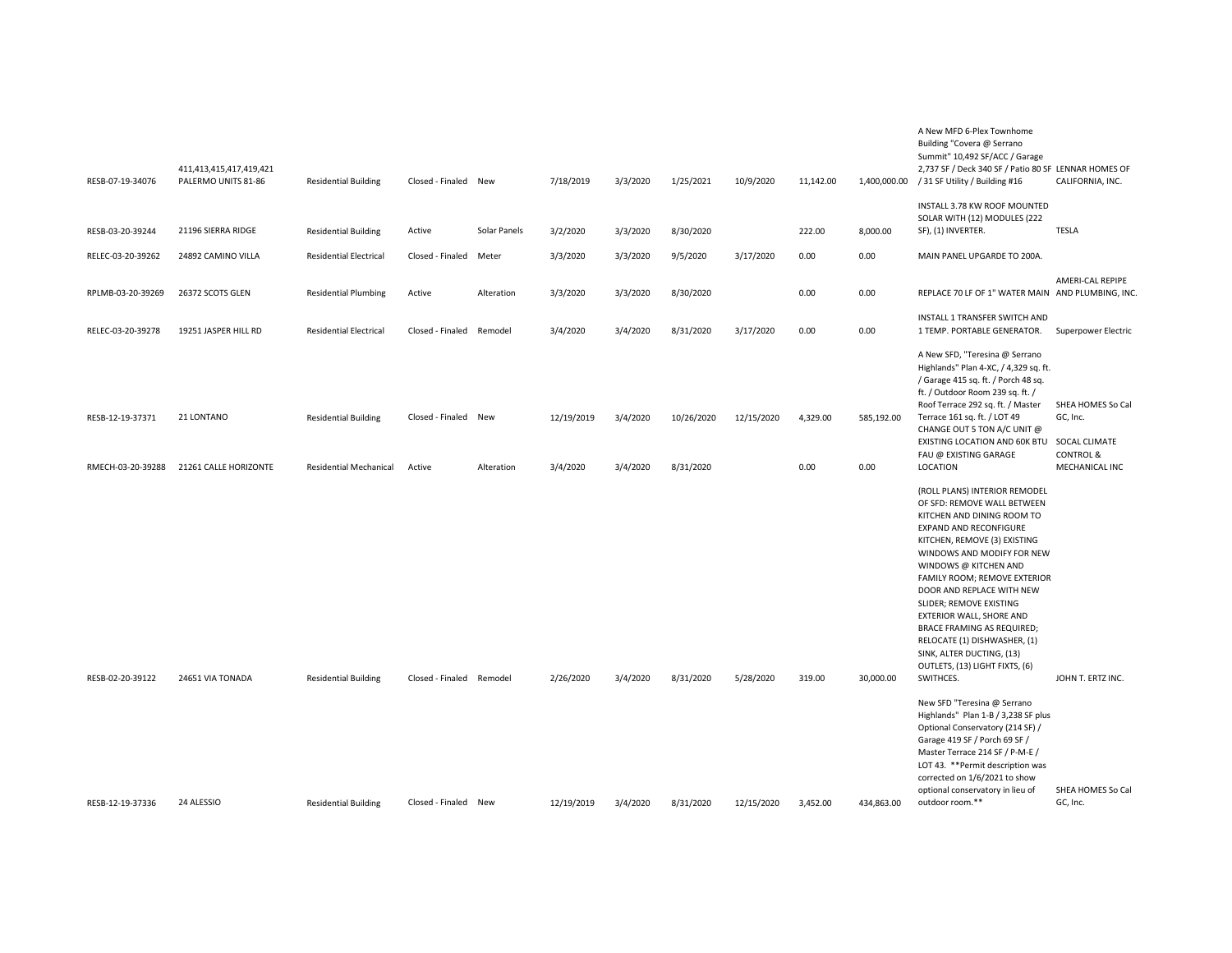| RESB-12-19-37340  | <b>15 LONTANO</b> | <b>Residential Building</b> | Active               | New             | 12/19/2019 | 3/4/2020 | 8/31/2020  |            | 3,811.00 | 507,341.00 | A New SFD, "Teresina @ Serrano<br>Highlands" Plan 1-XC / 3,811 sq. ft.<br>/ Garage 419 sq. ft. / Porch 77 sq.<br>ft. / Outdoor Room 214 sq. ft. /<br>Master Terrace 214 sq. ft. / Roof<br>Terrace 249 SF / Lot 46                                                                                                                                     | SHEA HOMES So Cal<br>GC, Inc.                     |
|-------------------|-------------------|-----------------------------|----------------------|-----------------|------------|----------|------------|------------|----------|------------|-------------------------------------------------------------------------------------------------------------------------------------------------------------------------------------------------------------------------------------------------------------------------------------------------------------------------------------------------------|---------------------------------------------------|
| RESB-12-19-37357  | 19 LONTANO        | <b>Residential Building</b> | Active               | New             | 12/19/2019 | 3/4/2020 | 10/26/2020 |            | 3,517.00 | 475,700.00 | A New SFD, "Teresina @ Serrano<br>Highlands" Plan 3-B/ 3,517 sq. ft. /<br>Garage 462 sq. ft. / Porch 64 sq. ft.<br>/ Outdoor Room 204 sq. ft. /<br>Master Terrace 164 sq. ft. / Lot 48 GC, Inc.<br>A New SFD "Teresina" Plan 4X-A,<br>4,329 sq. ft. / Garage 415 sq. ft. /<br>Porch 40 sq. ft. / Outdoor Room<br>239 sq. ft. / Master Terrace 161 sq. | SHEA HOMES So Cal                                 |
| RESB-12-19-37367  | 11 LONTANO        | <b>Residential Building</b> | Closed - Finaled New |                 | 12/19/2019 | 3/4/2020 | 8/31/2020  | 12/15/2020 | 4,329.00 | 585,192.00 | ft. / Roof Terrace 292 sq. ft. / Lot<br>44                                                                                                                                                                                                                                                                                                            | SHEA HOMES So Cal<br>GC, Inc.<br>SHERLOCK HEATING |
| RMECH-03-20-39280 | 22606 CORAL PL    | Residential Mechanical      | Active               | Air Conditioner | 3/4/2020   | 3/4/2020 | 8/31/2020  |            | 0.00     | 0.00       | CHANGE OUT 3T AC IN BACK YARD AND AIR<br>WITH COIL AND DUCTWORK.                                                                                                                                                                                                                                                                                      | CONDITIONING INC                                  |
| RESB-12-19-37353  | 10 LONTANO        | <b>Residential Building</b> | Active               | <b>New</b>      | 12/19/2019 | 3/4/2020 | 8/31/2020  |            | 3,257.00 | 435,245.00 | A New SFD "Teresina @ Serrano<br>Highlands" Plan 2-C, / 3,257 sq. ft. /<br>Garage 419 sq. ft. / Porch 10 sq.<br>ft./ Outdoor Room 209 sq. ft./<br>Master Terrace 209 sq. ft. / P-M-E / SHEA HOMES So Cal<br>Lot 69<br>New SFD "Teresina @ Serrano<br>Highlands" Plan 1-B / 3,238 SF plus                                                              | GC, Inc.                                          |
| RESB-12-19-37338  | 25 LONTANO        | <b>Residential Building</b> | Closed - Finaled New |                 | 12/19/2019 | 3/4/2020 | 2/14/2021  | 12/15/2020 | 3,452.00 | 434,863.00 | Optional Conservatory (214 SF) /<br>Garage 419 SF / Porch 69 SF /<br>Master Terrace 214 SF / P-M-E /<br>LOT 51. ** Permit description was<br>corrected on 1/6/2021 to show<br>optional conservatory in lieu of<br>outdoor room.**<br>A New SFD "Teresina @ Serrano                                                                                    | SHEA HOMES So Cal<br>GC, Inc.                     |
| RESB-12-19-37356  | 13 LONTANO        | <b>Residential Building</b> | Active               | New             | 12/19/2019 | 3/4/2020 | 8/31/2020  |            | 3,257.00 | 435,245.00 | Highlands" Plan 2-B, / 3,257 sq. ft. /<br>Garage 419 sq. ft. / Porch 5 sq. ft./<br>Outdoor Room 209 sq. ft./ Master SHEA HOMES So Cal<br>Terrace 209 sq. ft. / P-M-E / Lot 45 GC, Inc.                                                                                                                                                                |                                                   |
| RESB-03-20-39287  | 22902 CROL LN     | <b>Residential Building</b> | Active               | Reroof          | 3/4/2020   | 3/4/2020 | 8/31/2020  |            | 800.00   | 6,000.00   | Remove & reroof flat section (8<br>squares) of roof: Remove BUR and<br>replace with GAF NB4M P/6 EC<br>roof base sheet, ply and cap.                                                                                                                                                                                                                  | Bronco Roofing, Inc.                              |
| RESB-12-19-37366  | 12 LONTANO        | <b>Residential Building</b> | Active               | New             | 12/19/2019 | 3/4/2020 | 8/31/2020  |            | 3.679.00 | 488,352.00 | A New SFD, "Teresina @ Serrano<br>Highlands" Plan-4A, / 3,679 sq. ft. /<br>Garage 415 sq. ft. / Porch 40 sq. ft.<br>/ Outdoor Room 239 sq. ft. /<br>Master Terrace 161 sq. ft. / LOT 70 GC, Inc.                                                                                                                                                      | SHEA HOMES So Cal                                 |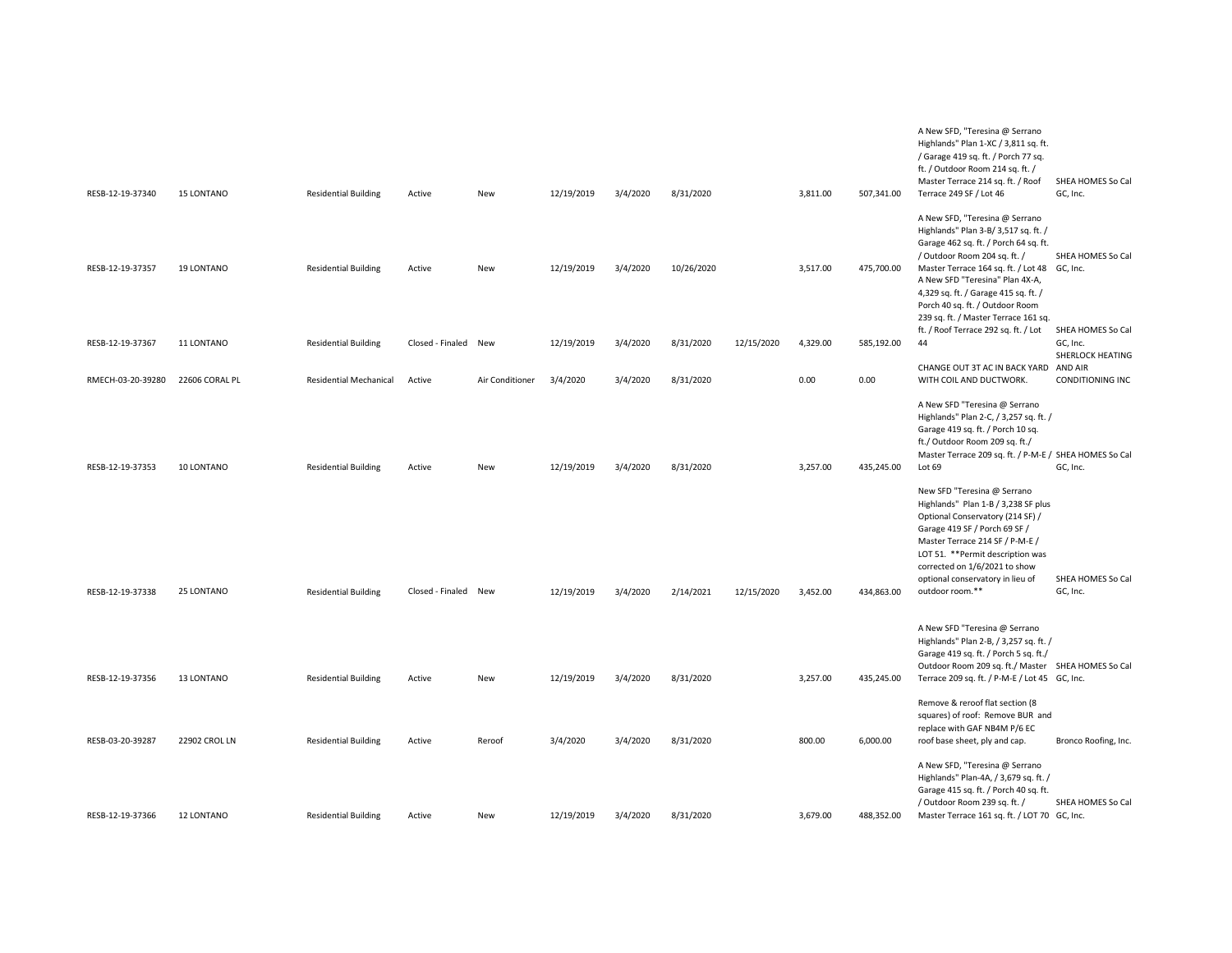| RESB-12-19-37351  | 17 LONTANO            | <b>Residential Building</b>  | Active                    | New          | 12/19/2019 | 3/4/2020 | 8/31/2020  |            | 3,559.00 | 471,017.00 | A New SFD, "Teresina @ Serrano<br>Highlands" Plan 2-XA / 3,559 sq. ft.<br>/ Garage 419 sq. ft. / Porch 5 sq. ft.<br>/ Outdoor Room 209 sq. ft. /<br>Master Terrace 209 sq. ft. / Lot 47 GC, Inc.                                                                                                                                                                                                       | SHEA HOMES So Cal                                  |
|-------------------|-----------------------|------------------------------|---------------------------|--------------|------------|----------|------------|------------|----------|------------|--------------------------------------------------------------------------------------------------------------------------------------------------------------------------------------------------------------------------------------------------------------------------------------------------------------------------------------------------------------------------------------------------------|----------------------------------------------------|
| RESB-12-19-37358  | 23 LONTANO            | <b>Residential Building</b>  | Closed - Finaled New      |              | 12/19/2019 | 3/4/2020 | 10/26/2020 | 12/15/2020 | 4,095.00 | 547,179.00 | A New SFD, "Teresina @ Serrano<br>Highlands" Plan 3-XA/ 4,095 sq. ft.<br>/ Garage 462 sq. ft. / Porch 64 sq.<br>ft. /Outdoor Room 204 sq. ft. /<br>Roof Terrace 163 sq. ft. / Master<br>Terrace 164 sq. ft. / Lot 50                                                                                                                                                                                   | SHEA HOMES So Cal<br>GC, Inc.                      |
| RESB-03-20-39283  | 22425 OVERLAKE DR     | <b>Residential Building</b>  | Active                    | Repair       | 3/4/2020   | 3/4/2020 | 8/31/2020  |            | 0.00     | 6,000.00   | REMOVE EXISTING 5 1/2" X 15" -<br>26' STRUCTURAL BEAM/MEMBER<br>AT EXISTING DECK WITH A NEW 5-<br>1/2" X 16-1/2" - 26' GLULAM BEAM<br>AND NEW WATERPROOF DECKING<br>MATERIALS. RAILING TO BE<br>REINSTALLED LIKE FOR LIKE.                                                                                                                                                                             | <b>ROBERT SCHLUETER</b>                            |
|                   |                       |                              |                           |              |            |          |            |            |          |            | (ROLL PLANS) 222 SF 1'ST FLOOR<br>ADDITION TO INCREASE THE<br>GREAT ROOM SF AND CREAT A<br>NEW GYM; 650 SF 1'SF FLOOR<br>KITCHEN AND BATHROOM<br>REMODEL; 80 SF 2'D FLOOR<br>BATHROOM REMODEL; 30 REC, 40<br>LIGHTS, 16 SW, 1 DW, 1<br>CLOTHES.W, 1 DISPO, 2 CEILING<br>FANS, 1 HOOD, 1 RANGE, 1 DRYER,<br>RE-LOCATE <100K BTU FURNACE,<br>DUCTWORK, 2 BATH TUBS, 5 SINKS,<br>1 SHOWER, 2 TOILETS, NEW | PALOS                                              |
| RESB-12-19-37400  | 23852 CANDOR LN       | <b>Residential Building</b>  | Closed - Finaled Addition |              | 12/20/2019 | 3/4/2020 | 8/31/2020  | 11/30/2020 | 952.00   | 75,000.00  | WINDOWS IN REMODELED AREA.<br>INSTALL NEW 50A SUBPANEL AND<br>3 NEW OUTLETS IN THE MAIN<br>SERVER ROOM FOR "EL TORO                                                                                                                                                                                                                                                                                    | CONSTRUCTION, INC.<br><b>GILBERT &amp; STEARNS</b> |
| CELEC-03-20-39243 | 24251 LOS ALISOS BLVD | <b>Commercial Electrical</b> | Active                    | Remodel      | 3/2/2020   | 3/4/2020 | 8/31/2020  |            | 0.00     | 0.00       | WATER DISTRICT".                                                                                                                                                                                                                                                                                                                                                                                       | <b>INC</b>                                         |
| RPLMB-03-20-39290 | 22 BALISE LN          | <b>Residential Plumbing</b>  | Closed - Finaled          | Water Heater | 3/4/2020   | 3/4/2020 | 8/31/2020  | 3/10/2020  | 0.00     | 0.00       | 1-Water Heater Changeout (40 gal. LIQUID PLUMBING,<br>in same garage location).                                                                                                                                                                                                                                                                                                                        | INC.                                               |
|                   |                       |                              |                           |              |            |          |            |            |          |            | A New SFD, "Teresina @ Serrano<br>Highlands" Plan 2-XA / 3,559 sq. ft.<br>/ Garage 419 sq. ft. / Porch 5 sq. ft.<br>/ Outdoor Room 209 sq. ft. /                                                                                                                                                                                                                                                       | SHEA HOMES So Cal                                  |
| RESB-12-19-37350  | 29 ALESSIO            | <b>Residential Building</b>  | Closed - Finaled New      |              | 12/19/2019 | 3/4/2020 | 8/31/2020  | 12/15/2020 | 3,559.00 | 471,017.00 | Master Terrace 209 sq. ft. / Lot 76 GC, Inc.                                                                                                                                                                                                                                                                                                                                                           |                                                    |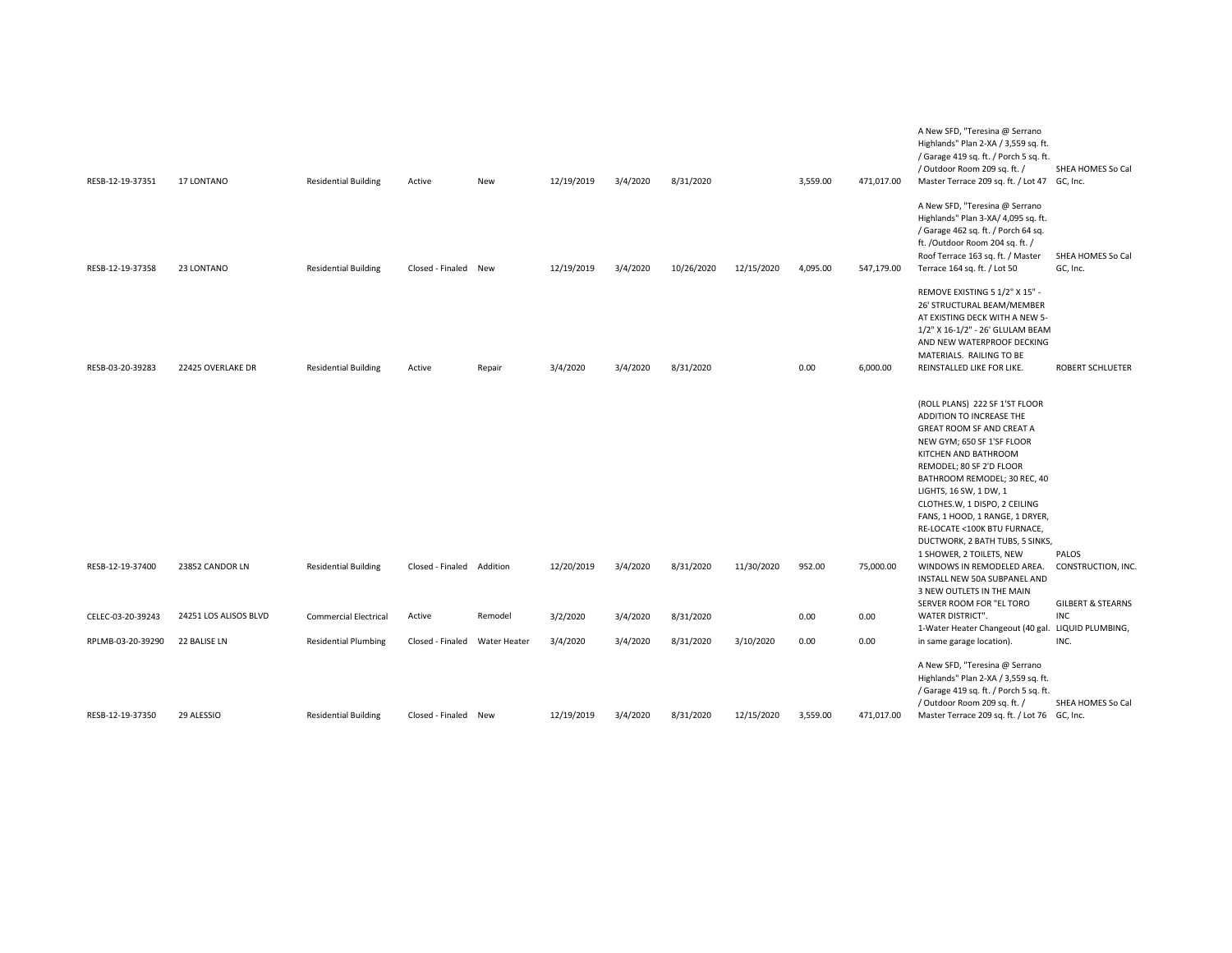| RESB-02-20-39176  | 25885 TRABUCO 309-312 | <b>Residential Building</b>   | Active                      | Reroof         | 2/28/2020 | 3/5/2020 | 9/1/2020 |           | 800.00 | 4,430.00 | REROOF CARPORTS ONLY FOR<br>"CEDAR GLEN": TEAR OFF (E)<br><b>GRAVEL ROOF MATERIALS,</b><br>REPAIR/REPLACE SHEATHING,<br>FASCIA, AND RAFTER TAILS AS<br>NEEDED, INSTALL NEW BASE SHEET<br>#75, (3) PLIES OF PLY 4 FELT WITH<br>TYPE III ASPHALT AND GRAVEL;<br>NEW PERIMETER METAL WILL BE<br>INSTALLED. *** THIS PERMIT<br>INCLUDES (4) CARPORT BUILDING J ALEXANDER<br>WITH CARPORT NUMBERS 309-312 WEATHERPROOFING<br>***APPROX 8 SQUARES. | <b>INC</b>                            |
|-------------------|-----------------------|-------------------------------|-----------------------------|----------------|-----------|----------|----------|-----------|--------|----------|----------------------------------------------------------------------------------------------------------------------------------------------------------------------------------------------------------------------------------------------------------------------------------------------------------------------------------------------------------------------------------------------------------------------------------------------|---------------------------------------|
|                   |                       |                               |                             |                |           |          |          |           |        |          | REROOF CARPORTS ONLY FOR<br>"CEDAR GLEN": TEAR OFF (E)                                                                                                                                                                                                                                                                                                                                                                                       |                                       |
|                   |                       |                               |                             |                |           |          |          |           |        |          | <b>GRAVEL ROOF MATERIALS,</b>                                                                                                                                                                                                                                                                                                                                                                                                                |                                       |
|                   |                       |                               |                             |                |           |          |          |           |        |          | REPAIR/REPLACE SHEATHING,<br>FASCIA, AND RAFTER TAILS AS                                                                                                                                                                                                                                                                                                                                                                                     |                                       |
|                   |                       |                               |                             |                |           |          |          |           |        |          | NEEDED, INSTALL NEW BASE SHEET                                                                                                                                                                                                                                                                                                                                                                                                               |                                       |
|                   |                       |                               |                             |                |           |          |          |           |        |          | #75, (3) PLIES OF PLY 4 FELT WITH<br>TYPE III ASPHALT AND GRAVEL;                                                                                                                                                                                                                                                                                                                                                                            |                                       |
|                   |                       |                               |                             |                |           |          |          |           |        |          | NEW PERIMETER METAL WILL BE<br>INSTALLED. *** THIS PERMIT                                                                                                                                                                                                                                                                                                                                                                                    |                                       |
|                   |                       |                               |                             |                |           |          |          |           |        |          | INCLUDES (4) CARPORT BUILDING J ALEXANDER                                                                                                                                                                                                                                                                                                                                                                                                    |                                       |
| RESB-02-20-39174  | 25885 TRABUCO 86-89   | <b>Residential Building</b>   | Active                      | Reroof         | 2/28/2020 | 3/5/2020 | 9/1/2020 |           | 800.00 | 4,430.00 | WITH CARPORT NUMBERS 86-<br>89***APPROX 8 SQUARES.                                                                                                                                                                                                                                                                                                                                                                                           | <b>WEATHERPROOFING</b><br><b>INC</b>  |
|                   |                       |                               |                             | Furnace Change |           |          |          |           |        |          | CHANGE OUT 36K BTU FAU @                                                                                                                                                                                                                                                                                                                                                                                                                     | <b>SERVICE CHAMPIONS</b>              |
| RMECH-03-20-39312 | 25371 ROMERA PL       | <b>Residential Mechanical</b> | Closed - Finaled            | Out            | 3/5/2020  | 3/5/2020 | 9/1/2020 | 8/14/2020 | 0.00   | 0.00     | EXISTING CLOSET LOCATION.<br>1-Water Heater Changeout (50                                                                                                                                                                                                                                                                                                                                                                                    | INC.<br>All Star Water Heaters,       |
| RPLMB-03-20-39320 | 26005 MIRALINDA       | <b>Residential Plumbing</b>   | Active                      | Water Heater   | 3/5/2020  | 3/5/2020 | 9/1/2020 |           | 0.00   | 0.00     | gal., in same garage location).                                                                                                                                                                                                                                                                                                                                                                                                              | Inc.                                  |
| RESB-02-20-39175  | 25885 TRABUCO 84,85   | <b>Residential Building</b>   | Active                      | Reroof         | 2/28/2020 | 3/5/2020 | 9/1/2020 |           | 400.00 | 4,430.00 | REROOF CARPORTS ONLY FOR<br>"CEDAR GLEN": TEAR OFF (E)<br><b>GRAVEL ROOF MATERIALS,</b><br>REPAIR/REPLACE SHEATHING,<br>FASCIA, AND RAFTER TAILS AS<br>NEEDED, INSTALL NEW BASE SHEET<br>#75, (3) PLIES OF PLY 4 FELT WITH<br>TYPE III ASPHALT AND GRAVEL;<br>NEW PERIMETER METAL WILL BE<br>INSTALLED. *** THIS PERMIT<br>INCLUDES (2) CARPORT BUILDING<br>WITH CARPORT NUMBERS 84,85<br>***APPROX 4 SQUARES.                               | J ALEXANDER<br>WEATHERPROOFING<br>INC |
|                   |                       |                               |                             |                |           |          |          |           |        |          | 1-Illuminated Wall Sign for "Eagle                                                                                                                                                                                                                                                                                                                                                                                                           |                                       |
|                   |                       |                               |                             |                |           |          |          |           |        |          | Community Credit Union";                                                                                                                                                                                                                                                                                                                                                                                                                     |                                       |
| SIGN-03-20-39318  | 24336 ROCKFIELD BLVD  | Sign                          | Active                      | Wall Sign      | 3/5/2020  | 3/5/2020 | 9/1/2020 |           | 34.00  | 2,000.00 | Includes electrical for sign.                                                                                                                                                                                                                                                                                                                                                                                                                | Pacific Neon<br>INTEGRITY REPIPE,     |
| RPLMB-03-20-39309 | 20891 PASEO PINO      | <b>Residential Plumbing</b>   | Closed - Finaled Alteration |                | 3/5/2020  | 3/5/2020 | 9/1/2020 | 3/11/2020 | 0.00   | 0.00     | PEX REPIPE - 12 FIXTURES                                                                                                                                                                                                                                                                                                                                                                                                                     | INC.                                  |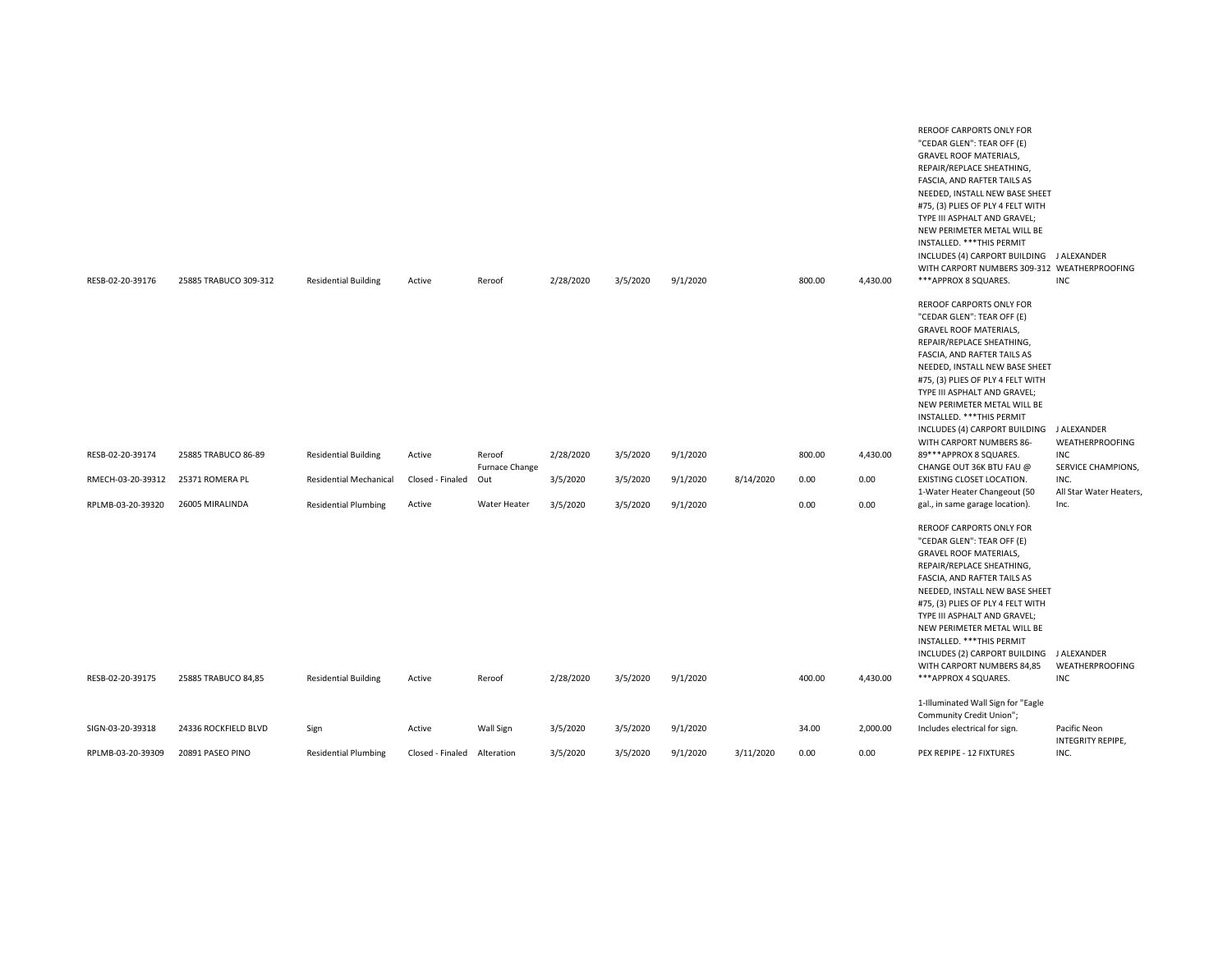| RESB-02-20-39178 | 25885 TRABUCO 297-302  | <b>Residential Building</b> | Active                       | Reroof | 2/28/2020 | 3/5/2020 | 9/1/2020   |           | 1,200.00 | 4,430.00  | REROOF CARPORTS ONLY FOR<br>"CEDAR GLEN": TEAR OFF (E)<br><b>GRAVEL ROOF MATERIALS,</b><br>REPAIR/REPLACE SHEATHING,<br>FASCIA, AND RAFTER TAILS AS<br>NEEDED, INSTALL NEW BASE SHEET<br>#75, (3) PLIES OF PLY 4 FELT WITH<br>TYPE III ASPHALT AND GRAVEL;<br>NEW PERIMETER METAL WILL BE<br>INSTALLED. *** THIS PERMIT<br>INCLUDES (6) CARPORT BUILDING J ALEXANDER<br>WITH CARPORT NUMBERS 297-302 WEATHERPROOFING<br>***APPROX 12 SQUARES. | <b>INC</b>             |
|------------------|------------------------|-----------------------------|------------------------------|--------|-----------|----------|------------|-----------|----------|-----------|-----------------------------------------------------------------------------------------------------------------------------------------------------------------------------------------------------------------------------------------------------------------------------------------------------------------------------------------------------------------------------------------------------------------------------------------------|------------------------|
|                  |                        |                             |                              |        |           |          |            |           |          |           | REROOF CARPORTS ONLY FOR<br>"CEDAR GLEN": TEAR OFF (E)<br><b>GRAVEL ROOF MATERIALS,</b><br>REPAIR/REPLACE SHEATHING,<br>FASCIA, AND RAFTER TAILS AS<br>NEEDED, INSTALL NEW BASE SHEET<br>#75, (3) PLIES OF PLY 4 FELT WITH<br>TYPE III ASPHALT AND GRAVEL;<br>NEW PERIMETER METAL WILL BE<br>INSTALLED. *** THIS PERMIT<br>INCLUDES (2) CARPORT BUILDING J ALEXANDER<br>WITH CARPORT NUMBERS 55,56                                            | <b>WEATHERPROOFING</b> |
| RESB-02-20-39172 | 25885 TRABUCO 55,56    | <b>Residential Building</b> | Active                       | Reroof | 2/28/2020 | 3/5/2020 | 9/1/2020   |           | 400.00   | 4,430.00  | ***APPROX 4 SQUARES.<br>INSTALL 401 SF IN-GROUND POOL<br>WITH 38 SF IN-GROUND SPA WITH                                                                                                                                                                                                                                                                                                                                                        | INC                    |
| POOL-03-20-39311 | 20962 PARKRIDGE        | <b>Combination Pool/Spa</b> | Closed - Finaled Residential |        | 3/5/2020  | 3/5/2020 | 9/1/2020   | 8/12/2020 | 439.00   | 55,000.00 | ALL ASSOCIATED POOL<br>EQUIPMENT.                                                                                                                                                                                                                                                                                                                                                                                                             | <b>INFINITE POOLS</b>  |
| RESB-12-19-36894 | 21042 AVENIDA ALBERCON | <b>Residential Building</b> | Closed - Finaled Addition    |        | 12/3/2019 | 3/5/2020 | 12/22/2020 | 6/25/2020 | 101.00   | 25,000.00 | Room Addition (101 SF) to extend<br>bedroom, add a bathroom, and<br>move closet; 1-Sink 1-Toilet; 1-<br>Rec 1-Light 1-Switch.                                                                                                                                                                                                                                                                                                                 | OCLA<br>CONSTRUCTION   |
| RESB-02-20-39177 | 25885 TRABUCO 303-308  | <b>Residential Building</b> | Active                       | Reroof | 2/28/2020 | 3/5/2020 | 9/1/2020   |           | 1,200.00 | 4,430.00  | REROOF CARPORTS ONLY FOR<br>"CEDAR GLEN": TEAR OFF (E)<br><b>GRAVEL ROOF MATERIALS,</b><br>REPAIR/REPLACE SHEATHING,<br>FASCIA, AND RAFTER TAILS AS<br>NEEDED, INSTALL NEW BASE SHEET<br>#75, (3) PLIES OF PLY 4 FELT WITH<br>TYPE III ASPHALT AND GRAVEL;<br>NEW PERIMETER METAL WILL BE<br>INSTALLED. *** THIS PERMIT<br>INCLUDES (6) CARPORT BUILDING J ALEXANDER<br>WITH CARPORT NUMBERS 303-308 WEATHERPROOFING<br>***APPROX 12 SQUARES. | <b>INC</b>             |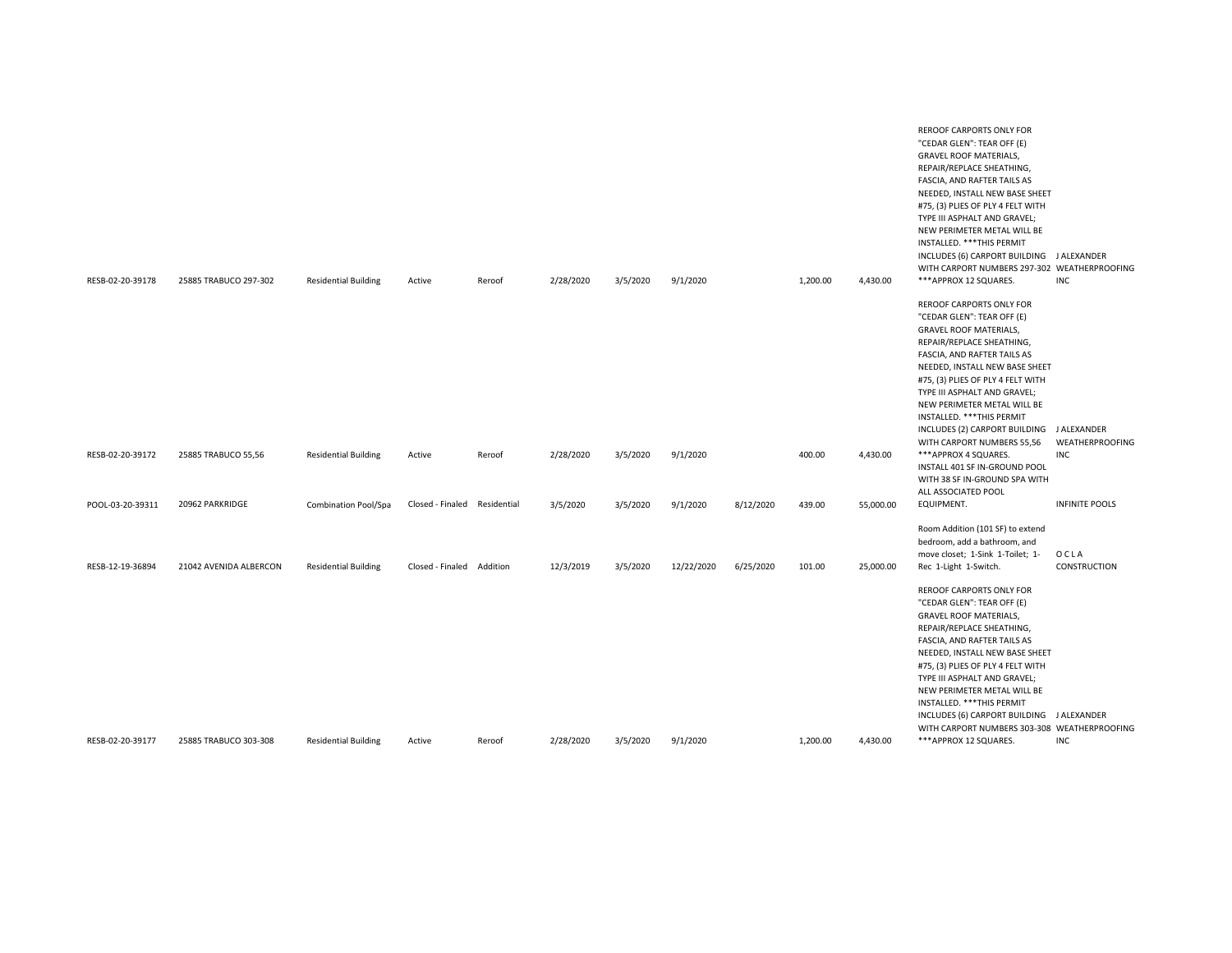| RESB-02-20-39171               | 25885 TRABUCO 82,83,53,54 | <b>Residential Building</b>   | Active                      | Reroof       | 2/28/2020 | 3/5/2020 | 8/26/2020 |            | 800.00 | 4,430.00 | REROOF CARPORTS ONLY FOR<br>"CEDAR GLEN": TEAR OFF (E)<br>GRAVEL ROOF MATERIALS,<br>REPAIR/REPLACE SHEATHING,<br>FASCIA, AND RAFTER TAILS AS<br>NEEDED, INSTALL NEW BASE SHEET<br>#75, (3) PLIES OF PLY 4 FELT WITH<br>TYPE III ASPHALT AND GRAVEL;<br>NEW PERIMETER METAL WILL BE<br>INSTALLED. *** THIS PERMIT<br>INCLUDES (4) CARPORT BUILDING<br>WITH CARPORT NUMBERS<br>82,83,53,54 *** APPROX 8<br>SQUARES.               | J ALEXANDER<br><b>WEATHERPROOFING</b><br><b>INC</b> |
|--------------------------------|---------------------------|-------------------------------|-----------------------------|--------------|-----------|----------|-----------|------------|--------|----------|---------------------------------------------------------------------------------------------------------------------------------------------------------------------------------------------------------------------------------------------------------------------------------------------------------------------------------------------------------------------------------------------------------------------------------|-----------------------------------------------------|
| RESB-02-20-39173               | 25885 TRABUCO 57,58,90,91 | <b>Residential Building</b>   | Active                      | Reroof       | 2/28/2020 | 3/5/2020 | 9/1/2020  |            | 800.00 | 4,430.00 | <b>REROOF CARPORTS ONLY FOR</b><br>"CEDAR GLEN": TEAR OFF (E)<br><b>GRAVEL ROOF MATERIALS,</b><br>REPAIR/REPLACE SHEATHING,<br>FASCIA, AND RAFTER TAILS AS<br>NEEDED, INSTALL NEW BASE SHEET<br>#75, (3) PLIES OF PLY 4 FELT WITH<br>TYPE III ASPHALT AND GRAVEL;<br>NEW PERIMETER METAL WILL BE<br>INSTALLED. *** THIS PERMIT<br>INCLUDES (4) CARPORT BUILDING<br>WITH CARPORT NUMBERS<br>57,57,90,91 *** APPROX 8<br>SQUARES. | J ALEXANDER<br><b>WEATHERPROOFING</b><br><b>INC</b> |
| RPLMB-03-20-39335              | 24142 BIRDROCK DR         | <b>Residential Plumbing</b>   | Active                      | Water Heater | 3/6/2020  | 3/6/2020 | 9/2/2020  |            | 0.00   | 0.00     | 1-Water Heater Changeout (40<br>gal., in same garage location).                                                                                                                                                                                                                                                                                                                                                                 | Fast Water Heater<br>Company                        |
|                                |                           |                               |                             |              |           |          |           |            |        |          |                                                                                                                                                                                                                                                                                                                                                                                                                                 |                                                     |
| RPLMB-03-20-39330              | 23831 BARRETT DR          | <b>Residential Plumbing</b>   | Closed - Finaled            | Repair       | 3/6/2020  | 3/6/2020 | 9/2/2020  | 3/13/2020  | 0.00   | 0.00     | 1-Sewer Cleanout with liner<br>CHANGE OUT 4 TON & 3 TON A/C<br>UNIT @ EXISTING LEFT SIDE YARD<br>BEHIND GATE; REPLACE 80K BTU<br>FAU @ EXISTING GARAGE<br>LOCATION AND 70K BTU FAU @                                                                                                                                                                                                                                            | Rooter Hero Plumbing<br>JL QUALITY HEATHING         |
| RMECH-03-20-39344              | 43 CALLE CABRILLO         | <b>Residential Mechanical</b> | Closed - Finaled            | Alteration   | 3/6/2020  | 3/6/2020 | 9/2/2020  | 6/15/2020  | 0.00   | 0.00     | EXISTING ATTIC LOCATION.<br>INSTALLATION OF A TESLA EV                                                                                                                                                                                                                                                                                                                                                                          | & AIR                                               |
| RELEC-03-20-39353              | 79 PROMINENCE             | <b>Residential Electrical</b> | Active                      | Alteration   | 3/6/2020  | 3/6/2020 | 9/2/2020  |            | 0.00   | 0.00     | <b>WALL CONNECTOR</b>                                                                                                                                                                                                                                                                                                                                                                                                           | OWNER/BUILDER                                       |
| RMECH-03-20-39351 25576 AZALEA |                           | <b>Residential Mechanical</b> | Closed - Finaled Alteration |              | 3/6/2020  | 3/6/2020 | 9/2/2020  | 11/17/2020 | 0.00   | 0.00     | CHANGE OUT 2 TON A/C UNIT @<br>EXISTING REAR SIDE YARD<br>LOCATION, COIL, AND 44k BTU FAU DYNAMIC AIR<br>@ EXISTING INDOOR CLOSET                                                                                                                                                                                                                                                                                               | SERVICES INC                                        |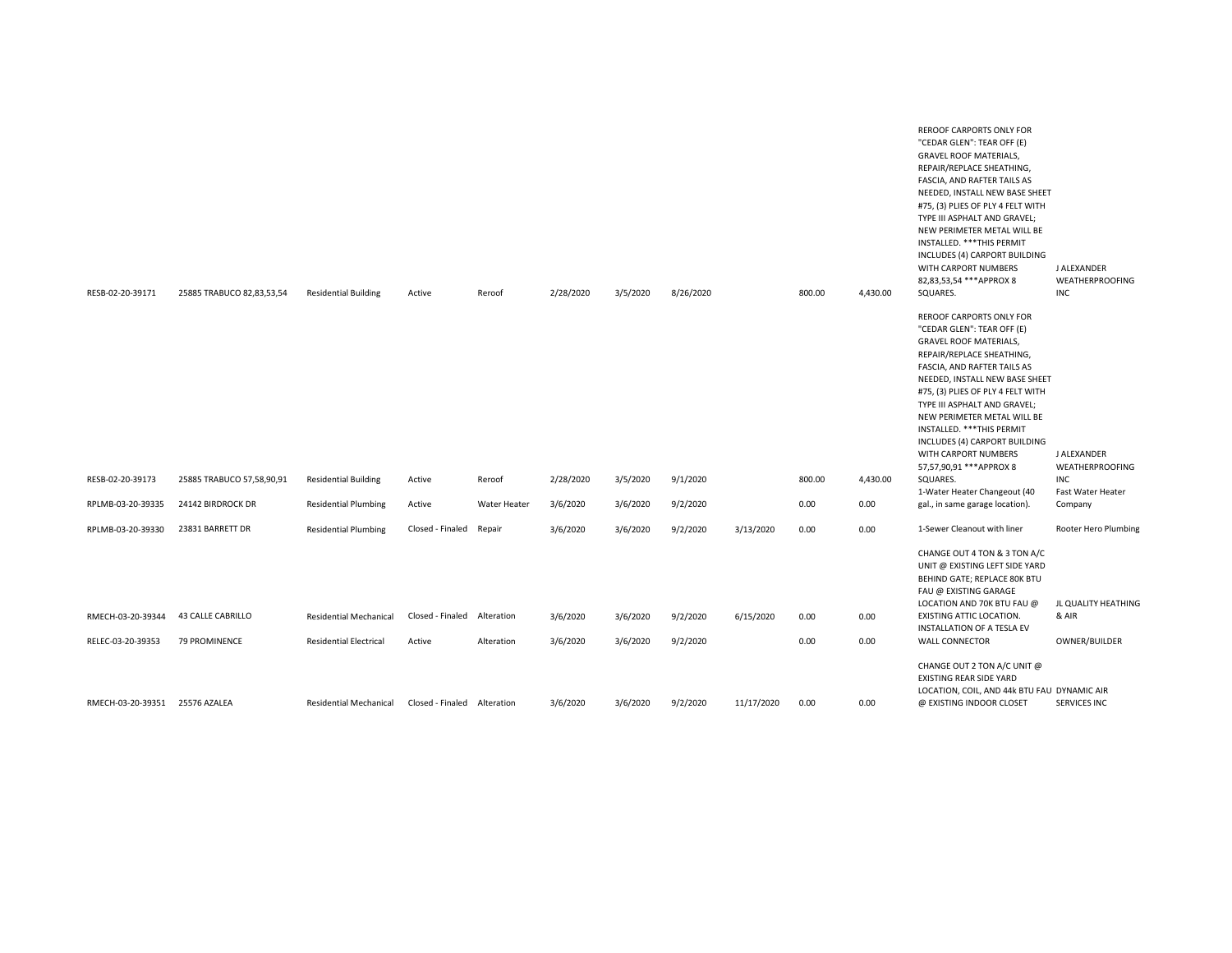|                   |                         |                               |                           |                     |            |          |            |            |        |           | FLOORS ADDITION AND REMODEL                                  |                   |
|-------------------|-------------------------|-------------------------------|---------------------------|---------------------|------------|----------|------------|------------|--------|-----------|--------------------------------------------------------------|-------------------|
|                   |                         |                               |                           |                     |            |          |            |            |        |           | JOB TO INCLUDE: 92 SF 1'ST FLOOR                             |                   |
|                   |                         |                               |                           |                     |            |          |            |            |        |           | ADDITION TO KITCHEN AND                                      |                   |
|                   |                         |                               |                           |                     |            |          |            |            |        |           | FAMILY ROOM, 195 SF COVERED                                  |                   |
|                   |                         |                               |                           |                     |            |          |            |            |        |           | PATIO (UNDER NEW DECK), 87 SF                                |                   |
|                   |                         |                               |                           |                     |            |          |            |            |        |           | COVERED PATIO AT ENTRANCE,                                   |                   |
|                   |                         |                               |                           |                     |            |          |            |            |        |           | 147 SF 2'D FLOOR ADDITION, 32 SF                             |                   |
|                   |                         |                               |                           |                     |            |          |            |            |        |           | 2'D FLOOR ADDITION TO EXPAND                                 |                   |
|                   |                         |                               |                           |                     |            |          |            |            |        |           | THE HALLWAY WITHIN THE                                       |                   |
|                   |                         |                               |                           |                     |            |          |            |            |        |           | EXISTING SPACE, 195 SF 2'D FLOOR                             |                   |
|                   |                         |                               |                           |                     |            |          |            |            |        |           | DECK; 356 SF REMODEL ON 1'ST                                 |                   |
|                   |                         |                               |                           |                     |            |          |            |            |        |           | AND 2'D FLOORS (BATHROOMS ON                                 |                   |
|                   |                         |                               |                           |                     |            |          |            |            |        |           | 2'D FLOOR AND KITCHEN ON 1'ST                                |                   |
|                   |                         |                               |                           |                     |            |          |            |            |        |           | FLOOR); 1 BATH TUB, 1 D.W, 4                                 |                   |
|                   |                         |                               |                           |                     |            |          |            |            |        |           | SINKS, 2 SHOWERS, 2 TOILETS,                                 |                   |
|                   |                         |                               |                           |                     |            |          |            |            |        |           | EXTENSION TO GAS LINE, 6 CEILING                             |                   |
|                   |                         |                               |                           |                     |            |          |            |            |        |           | FANS, 2 VENT. FANS, 1 DISPOSAL, 1                            |                   |
|                   |                         |                               |                           |                     |            |          |            |            |        |           | OVEN, 1 RANGE, 18 REC, 52                                    |                   |
|                   |                         |                               |                           |                     |            |          |            |            |        |           | LIGHTS, 14 SW. NEW BBQ AND                                   |                   |
|                   |                         |                               |                           |                     |            |          |            |            |        |           | PIZZA OVEN < 6' HIGH. ** PERMIT                              |                   |
|                   |                         |                               |                           |                     |            |          |            |            |        |           | REVISED ON 6/15/2020 TO ADD                                  |                   |
|                   |                         |                               |                           |                     |            |          |            |            |        |           | MAIN PANEL UPGRADE TO 200A**<br>***10/13/20 CHANGE OF        |                   |
|                   |                         |                               |                           |                     |            |          |            |            |        |           | CONTRACTOR - to remove                                       |                   |
|                   |                         |                               |                           |                     |            |          |            |            |        |           | Brentwood Enterprises (per their                             |                   |
|                   |                         |                               |                           |                     |            |          |            |            |        |           | letter dated 10/12/20) and change                            |                   |
| RESB-12-19-37531  | <b>11 ESPALIER DR</b>   | <b>Residential Building</b>   | Closed - Finaled Addition |                     | 12/24/2019 | 3/6/2020 | 9/2/2020   | 12/18/2020 | 909.00 | 65,000.00 | to OWNER-BUILDER***                                          | OWNER/BUILDER     |
|                   |                         |                               |                           |                     |            |          |            |            |        |           | PERMIT TO RE ENERGIZE A 200A                                 |                   |
|                   |                         |                               |                           |                     |            |          |            |            |        |           | TEMP POWER POLE FOR                                          |                   |
|                   |                         |                               |                           |                     |            |          |            |            |        |           | "HIGHMARK @ IRONRIDGE", LOT                                  |                   |
| RELEC-03-20-39329 | 2045 ALISO CANYON DRIVE | <b>Residential Electrical</b> | Closed - Finaled Meter    |                     | 3/6/2020   | 3/6/2020 | 1/12/2019  | 3/9/2020   | 0.00   | 0.00      | 28. REF #27425                                               | ANDY GUMP, INC.   |
|                   |                         |                               |                           |                     |            |          |            |            |        |           |                                                              |                   |
|                   |                         |                               |                           |                     |            |          |            |            |        |           | PEX REPIPE: 18 FIXTURES; CHANGE                              |                   |
|                   |                         |                               |                           |                     |            |          |            |            |        |           | OUT 1 50 GAL WATER HEATER IN                                 |                   |
|                   |                         |                               |                           |                     |            |          |            |            |        |           | GARAGE (SAME LOCATION) WITH                                  |                   |
| RPLMB-03-20-39331 | 35 MALLORCA             | <b>Residential Plumbing</b>   | Closed - Finaled          | Alteration          | 3/6/2020   | 3/6/2020 | 9/2/2020   | 3/12/2020  | 0.00   | 0.00      | <b>EXPANSION TANK.</b>                                       | REPIPE 1          |
|                   |                         |                               |                           |                     |            |          |            |            |        |           | 1-Water Heater Changeout (50                                 | Fast Water Heater |
| RPLMB-03-20-39333 | 16 ALONDA               | <b>Residential Plumbing</b>   | Closed - Finaled          | Water Heater        | 3/6/2020   | 3/6/2020 | 9/2/2020   | 4/10/2020  | 0.00   | 0.00      | gal., in same garage location).                              | Company           |
|                   |                         |                               |                           |                     |            |          |            |            |        |           | 1-Water Heater Changeout (50                                 | Fast Water Heater |
| RPLMB-03-20-39336 | 21975 DREXEL WAY        | <b>Residential Plumbing</b>   | Closed - Finaled          | <b>Water Heater</b> | 3/6/2020   | 3/6/2020 | 9/2/2020   | 3/18/2020  | 0.00   | 0.00      | gal., in same garage location).                              | Company           |
|                   |                         |                               |                           |                     |            |          |            |            |        |           | 1-Water Heater Changeout (50                                 | Fast Water Heater |
| RPLMB-03-20-39337 | 24951 RIVENDELL DR      | <b>Residential Plumbing</b>   | Active                    | Water Heater        | 3/6/2020   | 3/6/2020 | 9/2/2020   |            | 0.00   | 0.00      | gal., in same garage location).<br>INSTALL NEMA 14-50 OUTLET | Company           |
|                   |                         |                               |                           |                     |            |          |            |            |        |           | INSIDE THE GARAGE FOR AN EV                                  |                   |
| RELEC-03-20-39384 | <b>15 SNOWBERRY</b>     | <b>Residential Electrical</b> | Closed - Finaled          | Remodel             | 3/9/2020   | 3/9/2020 | 11/18/2020 | 5/22/2020  | 0.00   | 0.00      | CHARGER.                                                     | A-EV INSTALLS     |
|                   |                         |                               |                           |                     |            |          |            |            |        |           | CHANGE OUT 110K BTU FURNACE                                  |                   |
|                   |                         |                               |                           | Furnace Change      |            |          |            |            |        |           | IN GARAGE (SAME LOCATION)                                    | RIGHT TIME HOME   |
| RMECH-03-20-39380 | 21081 BARCLAY LN        | <b>Residential Mechanical</b> | Active                    | Out                 | 3/9/2020   | 3/9/2020 | 9/5/2020   |            | 0.00   | 0.00      | WITH A COIL.                                                 | <b>SERVICES</b>   |
|                   |                         |                               |                           |                     |            |          |            |            |        |           |                                                              |                   |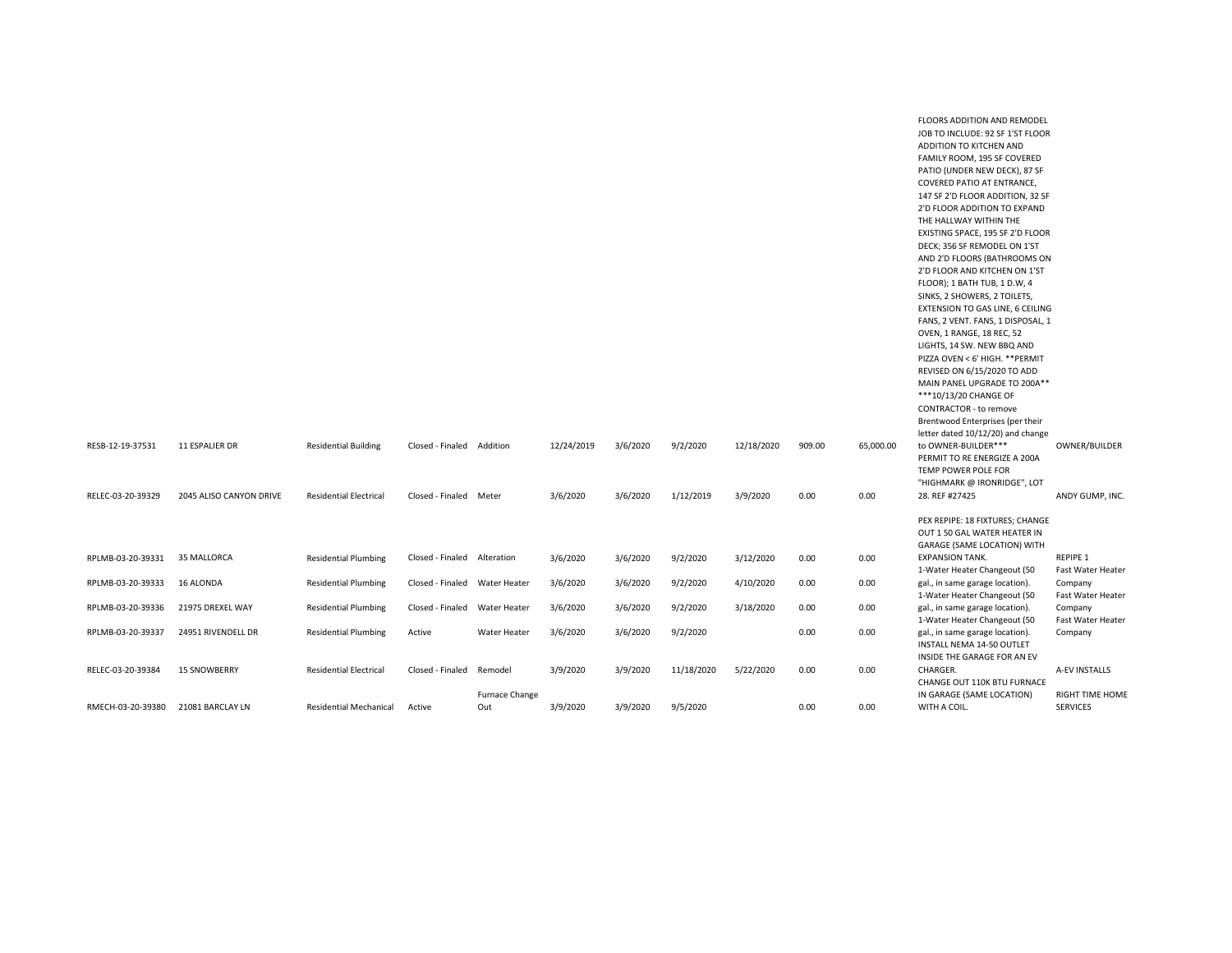|                   |                                           |                             |                               |             |            |          |            |            |          |            | (ROLL PLANS) INTERIOR DEMO<br>AND EXTERIOR MODIFICATIONS TO<br>AN EXISTING MIGUELS AND BRING<br>TO SHELL CONDITION IN PREP FOR<br>NEW TENANTS: DEMO OF<br>INTERIOR NON LOAD BEARING<br>WALLS, CAP EL AND PL; DEMO<br><b>EXTERIOR "SERVICE AREA";</b><br>INSTALL DEMISING WALLS TO<br>CREATE (3) TENANT SPACES;<br>UPGRADE EXTERIOR FACADE WITH<br>NEW STOREFRONT AND DOORS;<br>INSTALL (1) NEW COVERED TRASH<br>ENCLOSURE; PARTIAL UPGRADES<br>TO SITE AND LANDSCAPE |                                              |
|-------------------|-------------------------------------------|-----------------------------|-------------------------------|-------------|------------|----------|------------|------------|----------|------------|----------------------------------------------------------------------------------------------------------------------------------------------------------------------------------------------------------------------------------------------------------------------------------------------------------------------------------------------------------------------------------------------------------------------------------------------------------------------|----------------------------------------------|
|                   |                                           |                             |                               |             |            |          |            |            |          |            | <b>IMPROVEMENTS IN PREP FOR NEW</b><br>DRIVE THRU (drive thru by tenant);                                                                                                                                                                                                                                                                                                                                                                                            |                                              |
|                   |                                           |                             |                               |             |            |          |            |            |          |            | PARTIAL RESTRIPING OF PARKING<br>LOT AND (4) NEW 25' HIGH<br>PARKING LIGHT STANDARDS. (SEE                                                                                                                                                                                                                                                                                                                                                                           |                                              |
| COMB-11-19-36554  | 26592 TOWNE CENTRE DRIVE<br>100, 110, 120 | <b>Commercial Building</b>  | Closed - Finaled Improvement  | Tenant      | 11/15/2019 | 3/9/2020 | 9/5/2020   | 12/21/2020 | 7,042.00 | 450,000.00 | BP #41928 FOR PERMIT FOR<br>AWNINGS.)<br>CHANGE OUT A 40 GAL WATER                                                                                                                                                                                                                                                                                                                                                                                                   | ADORN<br>CONSTRUCTION<br>MECHANIC            |
| RPLMB-03-20-39388 | 22861 WILLARD AV                          | <b>Residential Plumbing</b> | Closed - Finaled Water Heater |             | 3/9/2020   | 3/9/2020 | 9/5/2020   | 3/12/2020  | 0.00     | 0.00       | HEATER WITH EXPANSION TANK IN REFRIGERATION<br>GARAGE (SAME SIZE).<br>PEX REPIPE: 15 FIXTURES AND 2                                                                                                                                                                                                                                                                                                                                                                  | COMPANY<br>PIPE IT RIGHT                     |
| RPLMB-03-20-39386 | 24762 VIA PRINCESA                        | <b>Residential Plumbing</b> | Closed - Finaled Alteration   |             | 3/9/2020   | 3/9/2020 | 9/5/2020   | 7/6/2020   | 0.00     | 0.00       | HOSE BIBS.                                                                                                                                                                                                                                                                                                                                                                                                                                                           | PLUMBING                                     |
| RPLMB-03-20-39381 | <b>21922 UTE WAY</b>                      | <b>Residential Plumbing</b> | Closed - Finaled              | Alteration  | 3/9/2020   | 3/9/2020 | 9/5/2020   | 3/16/2020  | 0.00     | 0.00       | PEX REPIPE: 13 FIXTURES.                                                                                                                                                                                                                                                                                                                                                                                                                                             | PACIFIC COAST<br>COPPER REPIPE, INC.         |
|                   |                                           |                             |                               |             |            |          |            |            |          |            | Second Floor Infill to add 178 SF to<br>be used as a Bonus Room (97 SF<br>habitable; 81 SF non-habitable);<br>Includes removing 3 windows and<br>adding one new slider window; 5-<br>Rec 12-Lights 2-Switches; 1-Mech                                                                                                                                                                                                                                                |                                              |
| RESB-03-20-39317  | 9 SAGECREST                               | <b>Residential Building</b> | Closed - Finaled              | Addition    | 3/5/2020   | 3/9/2020 | 10/20/2020 | 5/21/2020  | 178.00   | 25,000.00  | Alt. (Ductwork)                                                                                                                                                                                                                                                                                                                                                                                                                                                      | The Loftcrafters, Inc.<br>SEVERSON PLUMBING, |
| RPLMB-03-20-39393 | 26114 HILLSFORD PL                        | <b>Residential Plumbing</b> | Active                        | Alteration  | 3/9/2020   | 3/9/2020 | 9/5/2020   |            | 0.00     | 0.00       | PEX REPIPE: 11 FIXTURES.                                                                                                                                                                                                                                                                                                                                                                                                                                             | INC.                                         |
|                   |                                           |                             |                               | Tenant      |            |          |            |            |          |            | (ROLL PLANS) T.I. (1,362 SF) to<br>create "A Little Something Sweet" -<br>New Retail Bakery: New partition<br>walls; 6-Sinks 1-Water Heater 1-<br>Grease Trap; 24-Rec 4-Lights 7-<br>Switches 3-Fixed Appl. (2-Ovens, 1-<br>Hood) 3-Power Apps (1-10 hp each<br>for new equipment); 1-New Hood Innovative                                                                                                                                                            |                                              |
| COMB-12-19-37386  | 20770 LAKE FOREST DR #C                   | <b>Commercial Building</b>  | Closed - Finaled              | Improvement | 12/20/2019 | 3/9/2020 | 9/5/2020   | 5/7/2020   | 1.362.00 | 75.000.00  | with Ductwork.                                                                                                                                                                                                                                                                                                                                                                                                                                                       | <b>Construction Concepts</b>                 |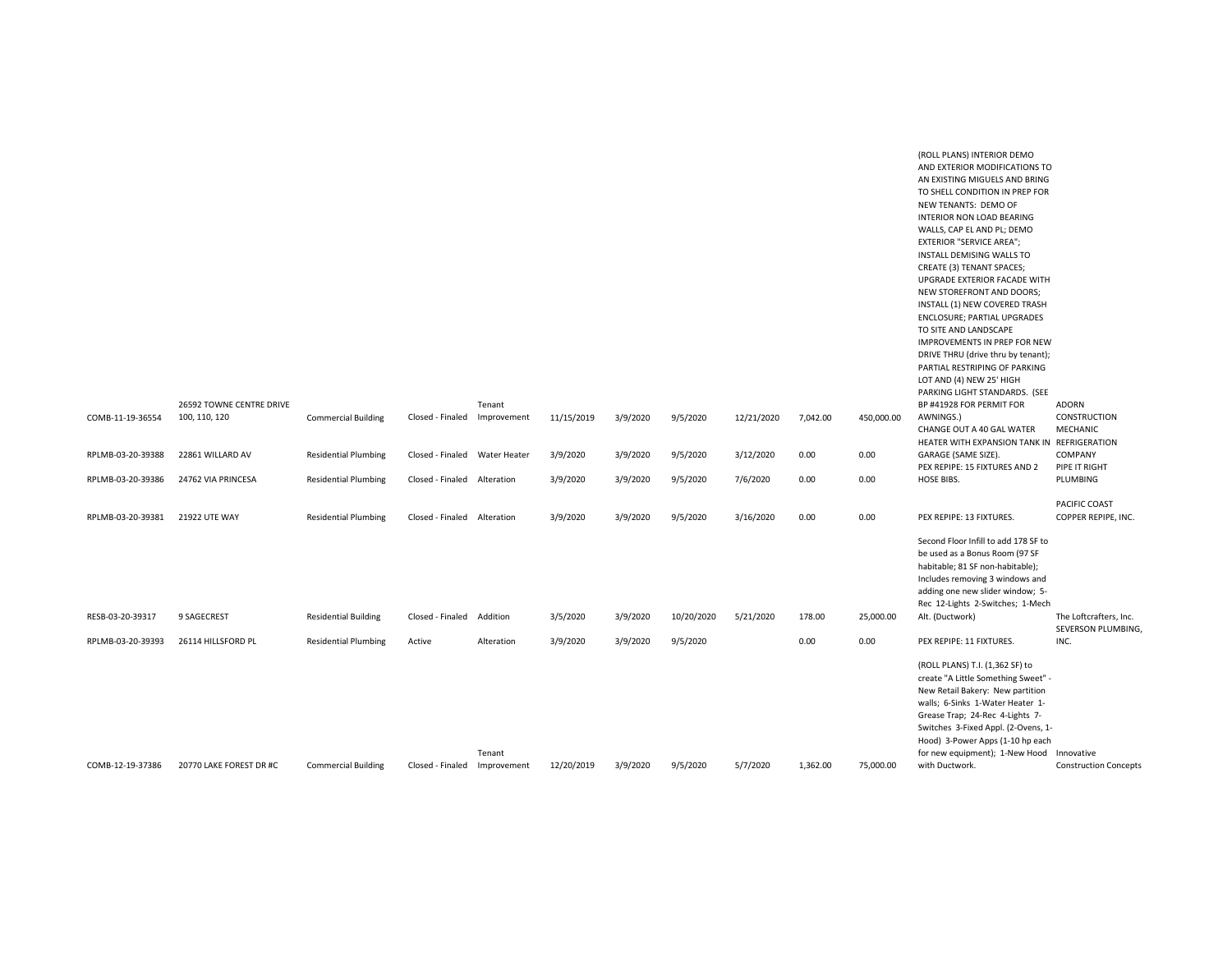| COMB-08-19-34621  | 501 SERRANO SUMMIT DRIVE | <b>Commercial Building</b>    | Closed - Finaled New          |                       | 8/13/2019 | 3/9/2020  | 3/22/2021 | 5/18/2021 | 0.00     | 1,530,000.00 | "The Summit Club Recreation<br>Center @ Serrano Summit"<br>Amenities Structures. Water<br>Feature, Low Walls @ Entry, Trash<br>Enclosure 226 SF, Sign Wall, Screen<br>Walls, Pool Enclosure Wall,<br>Pilasters, PickleBall Court w/<br>Chainlink Fence, Low Wall @ Event<br>Lawn, Guardrails, Glass Pool<br>Enclosure Fence & Gate, Exit Gates<br>@ Community Center, Fire Pit &<br>Controller, (4) EA Cabanas 96 SF,<br>(1) Cabana 296 SF, BBQ Counter & LENNAR HOMES OF<br>Table | CALIFORNIA, INC.      |
|-------------------|--------------------------|-------------------------------|-------------------------------|-----------------------|-----------|-----------|-----------|-----------|----------|--------------|------------------------------------------------------------------------------------------------------------------------------------------------------------------------------------------------------------------------------------------------------------------------------------------------------------------------------------------------------------------------------------------------------------------------------------------------------------------------------------|-----------------------|
| COMB-01-20-38196  | 23401 EL TORO ROAD 101   | <b>Commercial Building</b>    | Closed - Finaled              | Tenant<br>Improvement | 1/15/2020 | 3/9/2020  | 9/5/2020  | 4/15/2020 | 0.00     | 16,100.00    | INSTALLATION OF PARTITION<br>WALLS AT METTING AREA AND<br><b>CONFERENCE ROOM WITH</b><br>EXITING; REVIEW AND INSPECTION<br>OF (2) EXISTING RESTROOMS FOR<br>ADA COMPLIANCE OF NEW AA<br>RECOVERY CENTER "SADDLEBACK THE WILLIAMS<br>VALLEY FELLOWSHIP CENTER".                                                                                                                                                                                                                     | COMPANY               |
| RELEC-03-20-39394 | 22071 PHEASANT ST        | <b>Residential Electrical</b> | Closed - Finaled              | Meter                 | 3/9/2020  | 3/9/2020  | 9/5/2020  | 8/14/2020 | 0.00     | 0.00         | MAIN PANEL UPGRADE TO 200A.                                                                                                                                                                                                                                                                                                                                                                                                                                                        | <b>Excel Electric</b> |
| RESB-02-20-39022  | 181 DENALI               | <b>Residential Building</b>   | Closed - Finaled New          |                       | 2/20/2020 | 3/10/2020 | 4/6/2021  | 10/9/2020 | 1,919.00 | 323,551.00   | A New SFD, "Castellon @ Serrano<br>Summit" / Plan 1-B / 1,919 SF /<br>Garage 479 SF / Porch 23 SF / 2.56<br>KW rooftop PV System with 8<br>Modules / Lot 11 ** permit revised LENNAR HOMES OF<br>to correct the solar info**                                                                                                                                                                                                                                                       | CALIFORNIA, INC.      |
| RESB-02-20-39020  | 179 DENALI               | <b>Residential Building</b>   | Closed - Finaled New          |                       | 2/20/2020 | 3/10/2020 | 4/6/2021  | 10/8/2020 | 1,919.00 | 323,551.00   | A New SFD, "Castellon @ Serrano<br>Summit" / Plan 1AR / 1,919 SF /<br>Garage 479 SF / Porch 23 SF / 2.856<br>KW rooftop PV System with 8<br>Modules / Lot 12 ** permit revised LENNAR HOMES OF<br>to correct the solar info.**                                                                                                                                                                                                                                                     | CALIFORNIA, INC.      |
| RESB-03-20-39302  | 25 FAIRFIELD             | <b>Residential Building</b>   | Closed - Finaled Solar Panels |                       | 3/4/2020  | 3/10/2020 | 9/6/2020  | 4/10/2020 | 433.00   | 16,000.00    | INSTALL (24) PV MODULES 7.92<br>KW, 433 SF WITH (24)<br>MICROINVERTERS, (1) NEW<br>JUNCHTION BOX #1, NEW 100A IQ<br>COMBINER BOX, UPGRADE MSP TO<br>200A, NEW 60A AC DISCONNECT,<br>NEW EV OUTLET.                                                                                                                                                                                                                                                                                 | Solar Optimum, Inc.   |
|                   |                          |                               |                               |                       |           |           |           |           |          |              | A New SFD, "Castellon @ Serrano<br>Summit" Plan 2C / 2,207 SF /<br>Garage 435 SF / Deck 99 SF / / 2.56<br>KW rooftop PV System with 8<br>Modules / Lot 13 ** permit revised LENNAR HOMES OF                                                                                                                                                                                                                                                                                        |                       |
| RESB-02-20-39023  | 177 DENALI               | <b>Residential Building</b>   | Closed - Finaled              | New                   | 2/20/2020 | 3/10/2020 | 4/6/2021  | 10/8/2020 | 2,207.00 | 366,621.00   | to correct solar info**                                                                                                                                                                                                                                                                                                                                                                                                                                                            | CALIFORNIA, INC.      |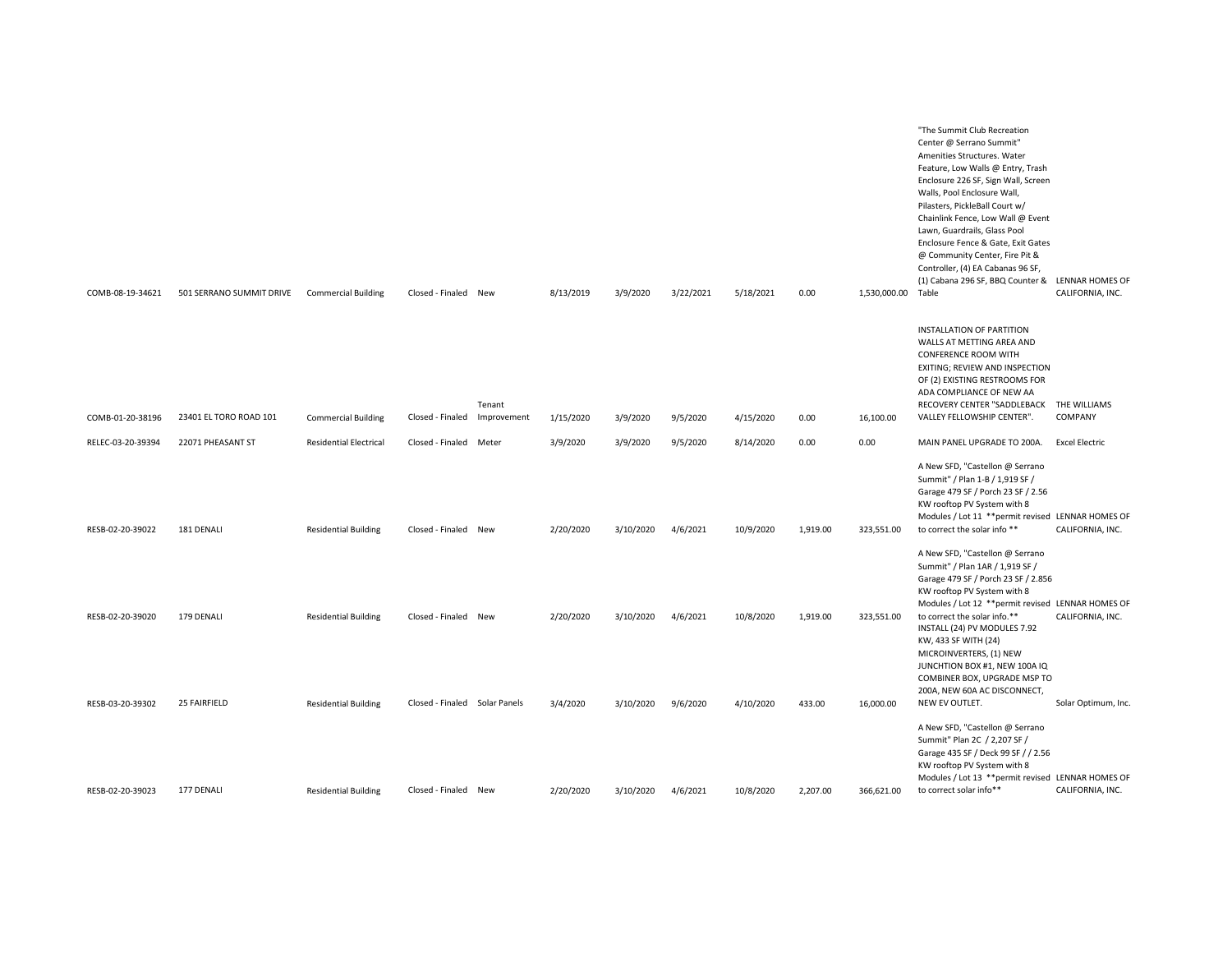| RESB-03-20-39406                       | 26245 FERN GLEN                        | <b>Residential Building</b>                                | Active                     | Windows                  | 3/10/2020              | 3/10/2020              | 9/6/2020             |           | 0.00         | 2,000.00     | Replace existing sliding door<br>(located between dining room and<br>patio) with a new sliding door<br>(same size, same location, like-for-<br>like).                                                                | OWNER/BUILDER                                  |
|----------------------------------------|----------------------------------------|------------------------------------------------------------|----------------------------|--------------------------|------------------------|------------------------|----------------------|-----------|--------------|--------------|----------------------------------------------------------------------------------------------------------------------------------------------------------------------------------------------------------------------|------------------------------------------------|
| RESB-02-20-39040                       | 185 DENALI                             | <b>Residential Building</b>                                | Closed - Finaled New       |                          | 2/20/2020              | 3/10/2020              | 4/6/2021             | 10/9/2020 | 3,339.00     | 543,481.00   | A New 3 Story SFD, "Castellon @<br>Serrano Summit" Plan 4A / 3,339 SF<br>/ Garage 422 SF / Deck 288 SF /<br>2.88 KW rooftop PV System with 9<br>Modules / Lot 9 ** permit revised<br>to correct solar info**         | LENNAR HOMES OF<br>CALIFORNIA, INC.            |
|                                        |                                        |                                                            |                            |                          |                        |                        |                      |           |              |              | TEAR OFF EXISTING REOOF<br>MATERIALS, REPAIR/REPLACE<br>SHEATHING AS NEEDED, INSTALL<br>SYNTHETIC UNDERLAYMENT AND<br>REROOF WITH 50 YEAR OWNES<br>CORNING SHINGLES, APPROX 2000                                     |                                                |
| RESB-03-20-39405                       | 21385 BRANDYWINE LN                    | <b>Residential Building</b>                                | Closed - Finaled           | Reroof<br>Furnace Change | 3/10/2020              | 3/10/2020              | 9/6/2020             | 4/16/2020 | 2.000.00     | 9,000.00     | SF.<br>CHANGE OUT 75 K BTU FAU @                                                                                                                                                                                     | <b>Professional Roofing</b><br>RIGHT TIME HOME |
| RMECH-03-20-39403                      | 25222 ROMERA PL                        | <b>Residential Mechanical</b>                              | Active                     | Out                      | 3/10/2020              | 3/10/2020              | 9/6/2020             |           | 0.00         | 0.00         | <b>EXISTING GARAGE LOCATION</b>                                                                                                                                                                                      | <b>SERVICES</b>                                |
| RPLMB-03-20-39404                      | 23762 CAVANAUGH RD                     | <b>Residential Plumbing</b>                                | Closed - Finaled           | Repair                   | 3/10/2020              | 3/10/2020              | 9/6/2020             | 3/11/2020 | 0.00         | 0.00         | 1-Sewer Cleanout (in front yard).                                                                                                                                                                                    | <b>Rescue Rooter</b>                           |
| RESB-02-20-39025                       | 183 DENALI                             | <b>Residential Building</b>                                | Closed - Finaled           | New                      | 2/20/2020              | 3/10/2020              | 1/4/2021             | 10/9/2020 | 2,207.00     | 366,621.00   | A New SFD, "Castellon @ Serrano<br>Summit" Plan 2C / 2,207 SF /<br>Garage 435 SF / Deck 99 SF / 2.56<br>KW rooftop PV System with 8<br>Modules / Lot 10 ** permit revised LENNAR HOMES OF<br>to correct solar info** | CALIFORNIA, INC.                               |
|                                        |                                        |                                                            |                            |                          |                        |                        |                      |           |              |              | A New 3 Story SFD, "Castellon @<br>Serrano Summit" Plan 4C / 3,339 SF<br>/ Garage 422 SF / Deck 288 SF /<br>2.88 KW rooftop PV System with 9<br>Modules / Lot 14 ** permit revised LENNAR HOMES OF                   |                                                |
| RESB-02-20-39039                       | 175 DENALI                             | <b>Residential Building</b>                                | Closed - Finaled New       |                          | 2/20/2020              | 3/10/2020              | 9/6/2020             | 10/8/2020 | 3,339.00     | 543,481.00   | to correct solar info**<br>INSTALL 3.84 KW ROOF MOUNTED<br>PV SYSTEM WITH 12 MODULES, 1                                                                                                                              | CALIFORNIA, INC.                               |
| RESB-03-20-39314                       | 21051 PASEO VERDURA                    | <b>Residential Building</b>                                | Closed - Finaled           | Solar Panels             | 3/5/2020               | 3/10/2020              | 9/6/2020             | 5/12/2020 | 218.00       | 8,448.00     | INVERTER, 218 SF.                                                                                                                                                                                                    | <b>Vivint Solar</b>                            |
| RESB-03-20-39321                       | 19701 TORRES WAY                       | <b>Residential Building</b>                                | Active                     | Solar Panels             | 3/5/2020               | 3/10/2020              | 9/6/2020             |           | 252.00       | 15,000.00    | INSTALL 4.69 KW ROOF MOUNTED<br>PV SYSTEN WITH 14 MODULES,<br>MICROINVERTERS, 252 SF.                                                                                                                                | Solar Optimum, Inc.                            |
|                                        |                                        |                                                            |                            | Tenant                   |                        |                        |                      |           |              |              | Replace Door Hardware at "Edward<br>Jones"; Add 1-Light and 15-                                                                                                                                                      | Desert West                                    |
| COMB-03-20-39402                       | 1 ORCHARD 200                          | <b>Commercial Building</b>                                 | Active                     | Improvement              | 3/10/2020              | 3/10/2020              | 9/6/2020             |           | 988.00       | 6,000.00     | Receptacles                                                                                                                                                                                                          | Contracting, Inc.                              |
|                                        |                                        |                                                            |                            |                          |                        |                        |                      |           |              |              |                                                                                                                                                                                                                      | AMERI-CAL REPIPE                               |
| RPLMB-03-20-39436<br>RPLMB-03-20-39435 | 26485 OLIVEWOOD<br>21471 KIRKWALL LANE | <b>Residential Plumbing</b><br><b>Residential Plumbing</b> | Closed - Finaled<br>Active | Alteration<br>Alteration | 3/11/2020<br>3/11/2020 | 3/11/2020<br>3/11/2020 | 9/7/2020<br>9/7/2020 | 3/17/2020 | 0.00<br>0.00 | 0.00<br>0.00 | PEX REPIPE - 11 FIXTURES<br>PEX REPIPE - 11 FIXTURES                                                                                                                                                                 | AND PLUMBING, INC<br>SIMPEX REPIPE INC         |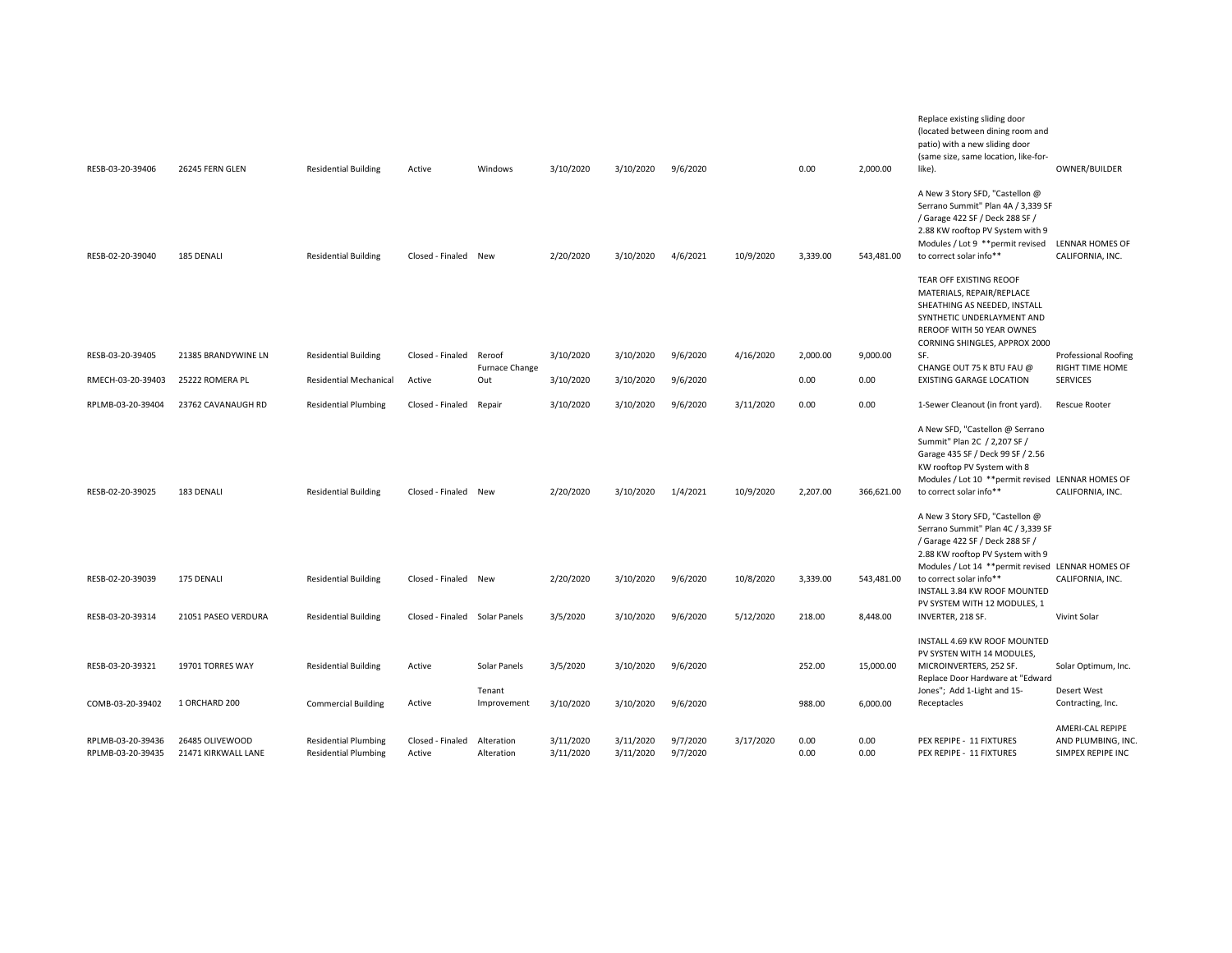|                                        |                                        |                                                            |                                  |                                   |                        |                        |                      |            |              |              | <b>INTERIOR NON STRUCTURAL</b><br>REMODEL OF EXISTING "BONUS<br>ROOM"; FRAME UP NEW NON<br>STRUCTURAL WALLS TO CREATE<br>NEW WALK IN CLOSET AND 3/4<br>BATHROOM; (2) SINKS, (1)<br>SHOWER, (1) TOILET, (1) VENT FAN,<br>EXTEND DUCTING, (5) OUTLETS,<br>(12) LIGHT FIXTS, (5) SWITCHES, (1) CHARETTE |                                           |
|----------------------------------------|----------------------------------------|------------------------------------------------------------|----------------------------------|-----------------------------------|------------------------|------------------------|----------------------|------------|--------------|--------------|------------------------------------------------------------------------------------------------------------------------------------------------------------------------------------------------------------------------------------------------------------------------------------------------------|-------------------------------------------|
| RESB-03-20-39422                       | 25006 CRYSTAL CIR                      | <b>Residential Building</b>                                | Void                             | Remodel                           | 3/11/2020              | 3/11/2020              | 9/7/2020             | 5/27/2020  | 150.00       | 20,000.00    | EL FOR VENT FAN.<br>Detached Spa/Water Feature for<br>Oreste Model Landscape-Plan                                                                                                                                                                                                                    | CONSTRUCTION                              |
| RESB-03-20-39313                       | 269 SIENA                              | <b>Residential Building</b>                                | Closed - Finaled Spa             |                                   | 3/5/2020               | 3/11/2020              | 9/7/2020             | 6/5/2020   | 58.00        | 30.000.00    | 2/Unit #28                                                                                                                                                                                                                                                                                           | <b>Aquatic Technologies</b>               |
| RESB-03-20-39437                       | 24716 SARAH LN                         | <b>Residential Building</b>                                | Active                           | Remodel                           | 3/11/2020              | 3/11/2020              | 9/7/2020             |            | 100.00       | 15,000.00    | Master Bath Remodel (Upstairs): 2-<br>Sinks 1-Toilet 1-Shower; 3-Lights<br>1-Rec. Also, changeout 2-Toilets in Cast Holder<br>the other bathrooms.                                                                                                                                                   | Construction                              |
| RMECH-03-20-39438 17 VIAGGIO LN        |                                        | <b>Residential Mechanical</b>                              | Closed - Finaled Air Conditioner |                                   | 3/11/2020              | 3/11/2020              | 9/7/2020             | 8/17/2020  | 0.00         | 0.00         | REPLACE AND RELOCATE 5T AC<br>UNIT IN SIDE YARD AND CHANGE<br>OUT 100K BTU FURNACE IN<br><b>INDOOR CLOSET (EXISTING</b><br>LOCATION) WITH COIL.                                                                                                                                                      | TEMP AIR SYSTEM INC                       |
| COMB-03-20-39298                       | 25541 COMMERCENTRE                     | <b>Commercial Building</b>                                 | Active                           | Tenant<br>Improvement             | 3/4/2020               | 3/11/2020              | 9/7/2020             |            | 0.00         | 30,000.00    | (ROLL PLANS) DEMO. 2 ROOFTOP<br>PACKAGE UNITS; INSTALL 2 NEW<br>UNITS ON EXISTING CURBS (LIKE<br>FOR LIKE, 50T 593K BTU AND 60T<br>733 K BTU UNITS); EXISTING<br>SCREENING.                                                                                                                          | <b>EMCOR MESA ENERGY</b><br>SYSTEMS, INC. |
|                                        |                                        |                                                            |                                  |                                   |                        |                        |                      |            |              |              | Construction of a 400 SF attached                                                                                                                                                                                                                                                                    |                                           |
| RESB-03-20-39453                       | 25032 RUDOLPH CIR                      | <b>Residential Building</b>                                | Closed - Finaled                 | Patio Cover (Over<br>200 sq. ft.) | 3/12/2020              | 3/12/2020              | 9/8/2020             | 12/18/2020 | 400.00       | 4,000.00     | patio cover with a solid metal roof;<br>3 rec, 3 lights.                                                                                                                                                                                                                                             | OWNER-BUILDER                             |
| RPLMB-03-20-39455<br>RPLMB-03-20-39454 | 22326 BLUEBERRY LN<br>22282 ANTHONY DR | <b>Residential Plumbing</b><br><b>Residential Plumbing</b> | Closed - Finaled<br>Active       | Alteration<br>Alteration          | 3/12/2020<br>3/12/2020 | 3/12/2020<br>3/12/2020 | 9/8/2020<br>9/8/2020 | 5/29/2020  | 0.00<br>0.00 | 0.00<br>0.00 | PEX Repipe (16 fixtures)<br>PEX Repipe (19 fixtures)<br>INSTALL 3.78 KW ROOF MOUNTED                                                                                                                                                                                                                 | Repipe 1<br>Repipe 1                      |
| RESB-03-20-39339                       | 228 PINNACLE DRIVE                     | <b>Residential Building</b>                                | Active                           | Solar Panels                      | 3/6/2020               | 3/12/2020              | 9/8/2020             |            | 222.00       | 8,000.00     | PV SYSTEM WITH 12 MODULES, 1<br>INVERTER, 222 SF.<br>1-AC Changeout (4 tons, in same<br>location on right side of house)<br>with Disconnect; 1-Coil; 1-FAU<br>Changeout (80,000 BTU, in same                                                                                                         | <b>TESLA ENERGY</b><br>OPERATIONS, INC.   |
| RMECH-03-20-39461                      | 28992 SANTIAGO PEAK LN                 | <b>Residential Mechanical</b>                              | Active                           | Alteration                        | 3/12/2020              | 3/12/2020              | 9/8/2020             |            | 0.00         | 0.00         | garage location)<br>INSTALL 11.34 KW ROOF                                                                                                                                                                                                                                                            | White Mechanical, Inc.                    |
| RESB-02-20-39125                       | 1061 SUMMIT OAK DRIVE                  | <b>Residential Building</b>                                | Closed - Finaled Solar Panels    |                                   | 2/26/2020              | 3/12/2020              | 9/8/2020             | 5/22/2020  | 666.00       | 36,000.00    | MOUNTED PV SYSTEM WITH 36<br>MODEULS, 1 INVERTER, 666 SF.                                                                                                                                                                                                                                            | <b>TESLA ENERGY</b><br>OPERATIONS, INC.   |
| RELEC-03-20-39442                      | 26461 CHARFORD WAY                     | <b>Residential Electrical</b>                              | Closed - Finaled Alteration      |                                   | 3/11/2020              | 3/12/2020              | 9/8/2020             | 3/17/2020  | 0.00         | 0.00         | 1-Panel Upgrade to 200 amps                                                                                                                                                                                                                                                                          | ION ELECTRIC, INC.                        |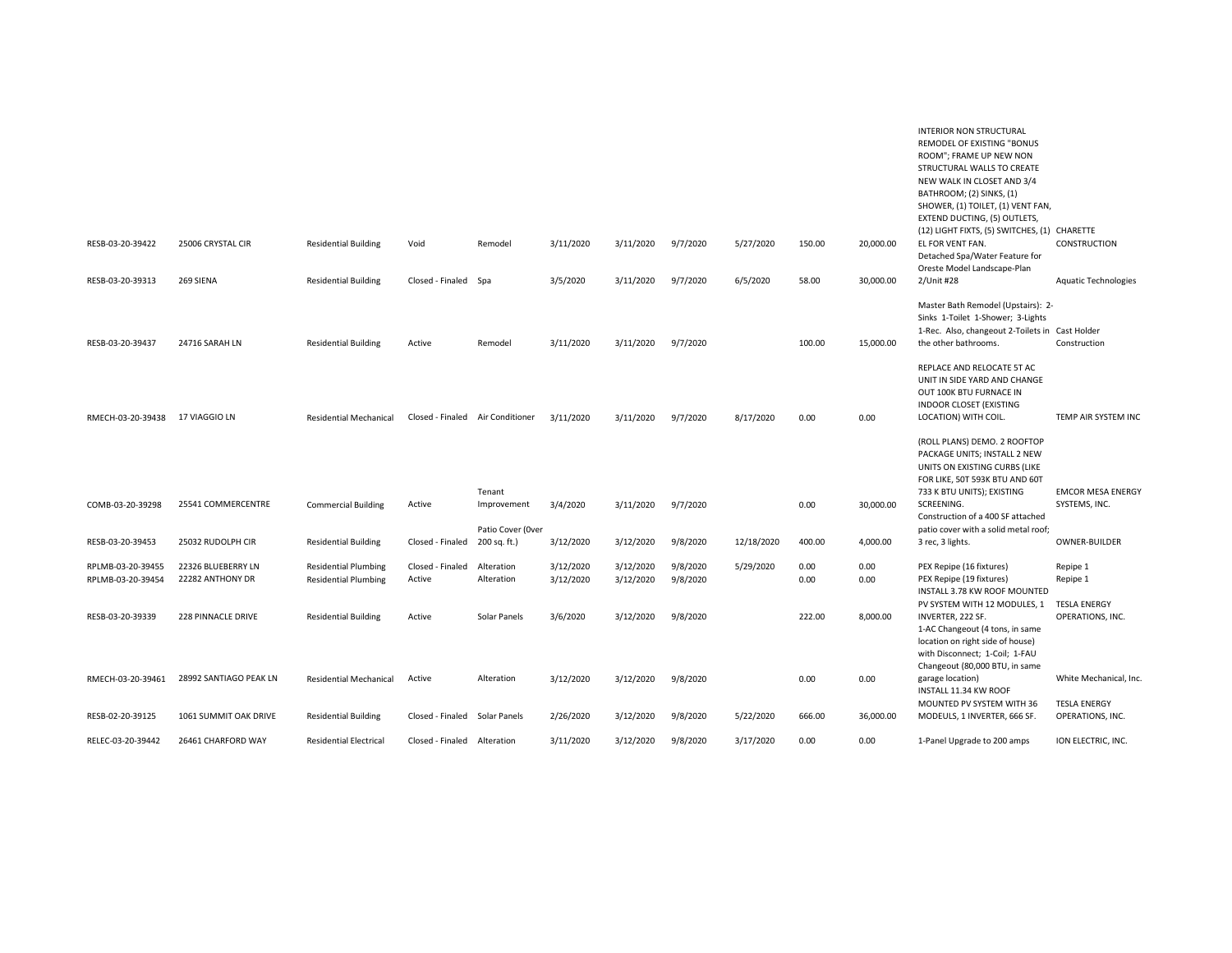|                   |                      |                             |                               | Tenant                |            |           |            |           |          |           | T/I FOR A NEW TEA<br>HOUSE/RESTAURANT "DING TEA";<br>2 FLOOR SINKS, GAS LINE WITH 3<br>OUTLETS, 6 SINKS, 1 TOILET, 1<br>TRAP PRIMER, 75 GAL WH; 13 REC, (NUGEN<br>28 LIGHTS, 6 SW, 1-HOOD, 1-FAN;                                                                                                                                                                                                   | NGOC NGUYEN<br><b>CONSTRUCTION &amp;</b>  |
|-------------------|----------------------|-----------------------------|-------------------------------|-----------------------|------------|-----------|------------|-----------|----------|-----------|-----------------------------------------------------------------------------------------------------------------------------------------------------------------------------------------------------------------------------------------------------------------------------------------------------------------------------------------------------------------------------------------------------|-------------------------------------------|
| COMB-10-19-36211  | 26612 TOWNE CENTRE D | <b>Commercial Building</b>  | Closed - Finaled Improvement  |                       | 10/30/2019 | 3/12/2020 | 12/28/2020 | 7/1/2020  | 1,033.00 | 75,000.00 | 1 HOOD, 1 VENT. FAN.                                                                                                                                                                                                                                                                                                                                                                                | ENGINEERING)                              |
| RESB-03-20-39397  | 75 ECLIPSE           | <b>Residential Building</b> | Closed - Finaled Solar Panels |                       | 3/9/2020   | 3/12/2020 | 9/8/2020   | 8/10/2020 | 222.00   | 8,000.00  | 3.78 kW; 12 roof-mounted solar<br>modules with 1 inverter and 1<br>disconnect; Includes electrical.                                                                                                                                                                                                                                                                                                 | <b>TESLA ENERGY</b><br>OPERATIONS, INC.   |
| COMB-03-20-39300  | 25521 COMMERCENTRE   | <b>Commercial Building</b>  | Active                        | Tenant<br>Improvement | 3/4/2020   | 3/13/2020 | 9/9/2020   |           | 0.00     | 30,000.00 | (ROLL PLANS) DEMO. 2 ROOFTOP<br>PACKAGE UNITS; INSTALL 2 NEW<br>UNITS ON EXISTING CURBS (LIKE<br>FOR LIKE, 60T 5733K BTU AND 70T<br>879 K BTU UNITS); EXISTING<br>SCREENING.                                                                                                                                                                                                                        | <b>EMCOR MESA ENERGY</b><br>SYSTEMS, INC. |
| COMB-03-20-39475  | 21041 OSTERMAN RD    | <b>Commercial Building</b>  | Closed - Finaled Alterations  | Non-Structural        | 3/13/2020  | 3/13/2020 | 9/9/2020   | 4/6/2020  | 0.00     | 2,000.00  | At "Bellecour Way Apt. Homes" -<br>Leasing Office, Resident Clubhouse:<br>Close up two doorways (framing &<br>drywall) to convert existing<br>"Business Center" to a new<br>package room with lockers;<br>Includes relocating two existing<br>electrical outlets. SEE BP #39027<br>for permit to change existing<br>window into a new man/entry door B. Foster Construction,<br>(door to exterior). | Inc.                                      |
| COMB-03-20-39299  | 25531 COMMERCENTRE   | <b>Commercial Building</b>  | Active                        | Tenant<br>Improvement | 3/4/2020   | 3/13/2020 | 9/9/2020   |           | 0.00     | 30,000.00 | (ROLL PLANS) DEMO. 2 ROOFTOP<br>PACKAGE UNITS; INSTALL 2 NEW<br>UNITS ON EXISTING CURBS (LIKE<br>FOR LIKE, 90T 1,185K BTU UNITS);<br><b>EXISTING SCREENING.</b>                                                                                                                                                                                                                                     | <b>EMCOR MESA ENERGY</b><br>SYSTEMS, INC. |
| RESB-03-20-39484  | 21306 TUPELO LN      | <b>Residential Building</b> | Active                        | Deck                  | 3/13/2020  | 3/13/2020 | 9/9/2020   |           | 72.00    | 1,500.00  | 2nd Floor Deck Restoration:<br>Restore existing balcony deck<br>members with new members (due<br>to dry rot & termite damage).                                                                                                                                                                                                                                                                      | <b>Rhino Construction</b>                 |
|                   |                      |                             |                               |                       |            |           |            |           |          |           | 2nd Floor Deck Restoration:<br>Restore existing balcony deck<br>members with new members (due                                                                                                                                                                                                                                                                                                       |                                           |
| RESB-03-20-39483  | 21305 TUPELO LN      | <b>Residential Building</b> | Active                        | Deck                  | 3/13/2020  | 3/13/2020 | 9/9/2020   |           | 72.00    | 1,500.00  | to dry rot & termite damage).<br>SEWER LINE REPAIR/REPIPE                                                                                                                                                                                                                                                                                                                                           | Rhino Construction                        |
| RPLMB-03-20-39477 | 23762 CAVANAUGH RD   | <b>Residential Plumbing</b> | Active                        | Alteration            | 3/13/2020  | 3/13/2020 | 9/9/2020   |           | 0.00     | 0.00      | (PIPEBURST) FOR 40' MAX.                                                                                                                                                                                                                                                                                                                                                                            | <b>Rescue Rooter</b>                      |
|                   |                      |                             |                               |                       |            |           |            |           |          |           | 2nd Floor Deck Restoration:<br>Restore existing balcony deck<br>members with new members (due                                                                                                                                                                                                                                                                                                       |                                           |
| RESB-03-20-39481  | 21285 TUPELO LN      | <b>Residential Building</b> | Active                        | Deck                  | 3/13/2020  | 3/13/2020 | 9/16/2020  |           | 72.00    | 1,500.00  | to dry rot & termite damage).<br>24 SF ILLUMINATED WALL SIGN                                                                                                                                                                                                                                                                                                                                        | <b>Rhino Construction</b>                 |
| SIGN-03-20-39476  | 26761 PORTOLA PKWY   | Sign                        | Closed - Finaled              | Wall Sign             | 3/13/2020  | 3/13/2020 | 9/9/2020   | 9/9/2020  | 24.00    | 1,000.00  | FOR "POKE".                                                                                                                                                                                                                                                                                                                                                                                         | SOONHO KIM                                |

(ROLL PLANS) 1,033 SF INTERIOR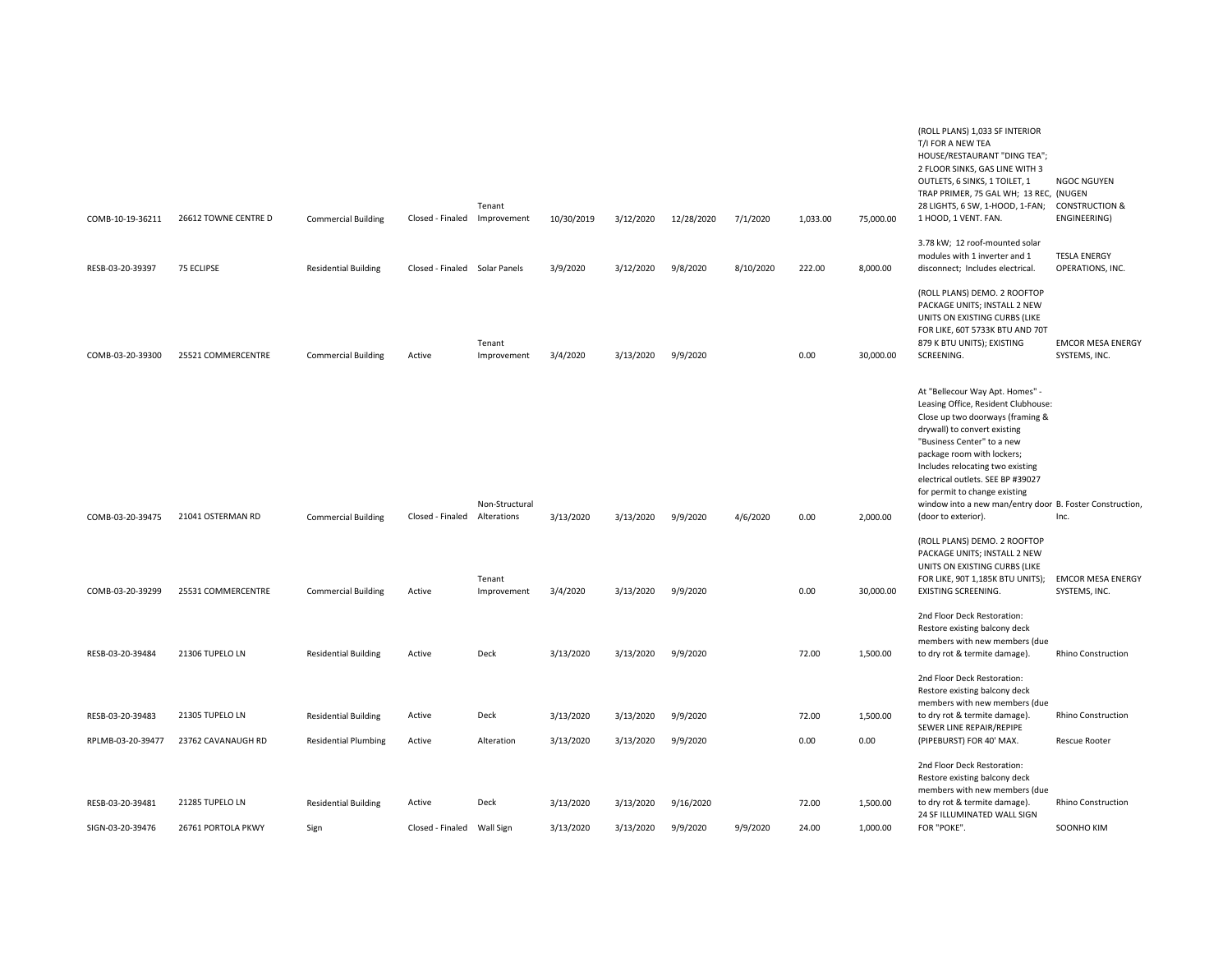|                   |                        |                               |                  |                                   |           |           |           |           |        |           | Loft Addition (122 SF) to be used as<br>a bedroom (Bedroom #5) with<br>closet: One window removed and<br>new window installed; Enclose<br>existing loft area (currently bonus<br>room) to convert to a bedroom<br>(Bedroom #4) with closet (122 SF);<br>11-Rec 6-Lights 4-Switches 2-<br>Fan/Light Combos; 1-Mech. Alt. |                                        |
|-------------------|------------------------|-------------------------------|------------------|-----------------------------------|-----------|-----------|-----------|-----------|--------|-----------|-------------------------------------------------------------------------------------------------------------------------------------------------------------------------------------------------------------------------------------------------------------------------------------------------------------------------|----------------------------------------|
| RESB-03-20-39452  | 28621 BIG SPRINGS RD   | <b>Residential Building</b>   | Closed - Finaled | Addition                          | 3/12/2020 | 3/13/2020 | 9/9/2020  | 5/21/2020 | 122.00 | 27,400.00 | (register).<br>CHANGE OUT 3T AC IN BACK YARD<br>AND 60K BTU FURNACE IN GARAGE NexGen Air<br>(BOTH IN SAME LOCATION) WITH A Conditioning &                                                                                                                                                                               | The Loftcrafters, Inc.                 |
| RMECH-03-20-39473 | 22386 PEPPER LN        | <b>Residential Mechanical</b> | Active           | Air Conditioner                   | 3/13/2020 | 3/13/2020 | 9/9/2020  |           | 0.00   | 0.00      | COIL.                                                                                                                                                                                                                                                                                                                   | Heating, Inc.                          |
| RESB-03-20-39482  | 21303 TUPELO LN        | <b>Residential Building</b>   | Active           | Deck                              | 3/13/2020 | 3/13/2020 | 9/9/2020  |           | 72.00  | 1,500.00  | 2nd Floor Deck Restoration:<br>Restore existing balcony deck<br>members with new members (due<br>to dry rot & termite damage).<br>Repair / rebuild damaged studs<br>and add safety barrier to install<br>new manufactured fireplace and<br>new direct vent in existing                                                  | Rhino Construction<br>Elite Design &   |
| RESB-03-20-39474  | 23682 CAVANAUGH RD     | <b>Residential Building</b>   | Closed - Finaled | Remodel                           | 3/13/2020 | 3/13/2020 | 9/9/2020  | 6/23/2020 | 0.00   | 34,000.00 | chimney.                                                                                                                                                                                                                                                                                                                | Remodeling, LLC                        |
| RESB-03-20-39525  | 22462 RIO ALISO DR     | <b>Residential Building</b>   | Active           | Remodel                           | 3/16/2020 | 3/16/2020 | 9/12/2020 |           | 48.00  | 45,000.00 | FRAME UP NEW WALLS AT<br>EXISTING CLOSET TO CREATE NEW<br>BATHROOM @ EXISTING<br>BEDROOM #4; ADD/RELOCATE (4)<br>OUTLETS, (1) LIGHT FIXTS, (1)<br>SWITCH, EL FOR NEW VENT FAN;<br>(1) SINK, (1) TOILET, (1) SHOWER                                                                                                      | EDWARD MCCOOL                          |
| RESB-03-20-39459  | 1943 ALISO CANYON      | <b>Residential Building</b>   | Closed - Finaled | Solar Panels                      | 3/12/2020 | 3/16/2020 | 9/12/2020 | 4/23/2020 | 179.00 | 10,000.00 | INSTALL 3.20 KW ROOF MOUNTED<br>PV SYSTEM WITH 10 MODULES,<br>MICROINVERTERS, 179 SF.                                                                                                                                                                                                                                   | Sunrun                                 |
| RPLMB-03-20-39520 | 25995 MIRALINDA        | <b>Residential Plumbing</b>   | Active           | Alteration                        | 3/16/2020 | 3/16/2020 | 9/12/2020 |           | 0.00   | 0.00      | WHOLE HOUSE PEX REPIPE.                                                                                                                                                                                                                                                                                                 | SADDLEBACK<br>PLUMBING                 |
| RESB-03-20-39519  | 27332 EASTRIDGE DR     | <b>Residential Building</b>   | Void             | Patio Cover (Over<br>200 sq. ft.) | 3/16/2020 | 3/16/2020 | 9/12/2020 | 7/22/2020 | 225.00 | 8,000.00  | CONSTRUCTION OF 225 SF SOLID<br>ROOF ATTACHED PATIO COVER.<br>CHANGE OUT 2T ROOF MOUNTED<br>HEAT PUMP AND THE AIR<br>HANDLING UNIT (800 CFM) IN                                                                                                                                                                         | OWNER-BUILDER<br><b>Greenstar Home</b> |
| RMECH-03-20-39522 | 25712 LE PARC 19       | <b>Residential Mechanical</b> | Active           | Air Conditioner                   | 3/16/2020 | 3/16/2020 | 9/12/2020 |           | 0.00   | 0.00      | CLOSET.                                                                                                                                                                                                                                                                                                                 | Services, Inc.                         |
| RMECH-03-20-39521 | 21056 PASEO VEREDA     | <b>Residential Mechanical</b> | Closed - Finaled | Furnace Change<br>Out             | 3/16/2020 | 3/16/2020 | 9/12/2020 | 7/15/2020 | 0.00   | 0.00      | CHANGE OUT 60K BTU FURNACE IN<br>CLOSET (LIKE FOR LIKE).                                                                                                                                                                                                                                                                | <b>SERVICE CHAMPIONS</b>               |
| RESB-03-20-39538  | 1822 SUNSET VIEW COURT | <b>Residential Building</b>   | Closed - Finaled | Remodel                           | 3/17/2020 | 3/17/2020 | 9/13/2020 | 8/20/2020 | 0.00   | 0.00      | 1-Gas Line for BBQ and Firepit; 7-<br>Rec (for BBQ, portable fountains,<br>and in front yard) **Permit<br>revised on 6/3/20 to add a sink (by Sea Breeze<br>the BBQ) and the sewer line**                                                                                                                               | Construction, Inc.                     |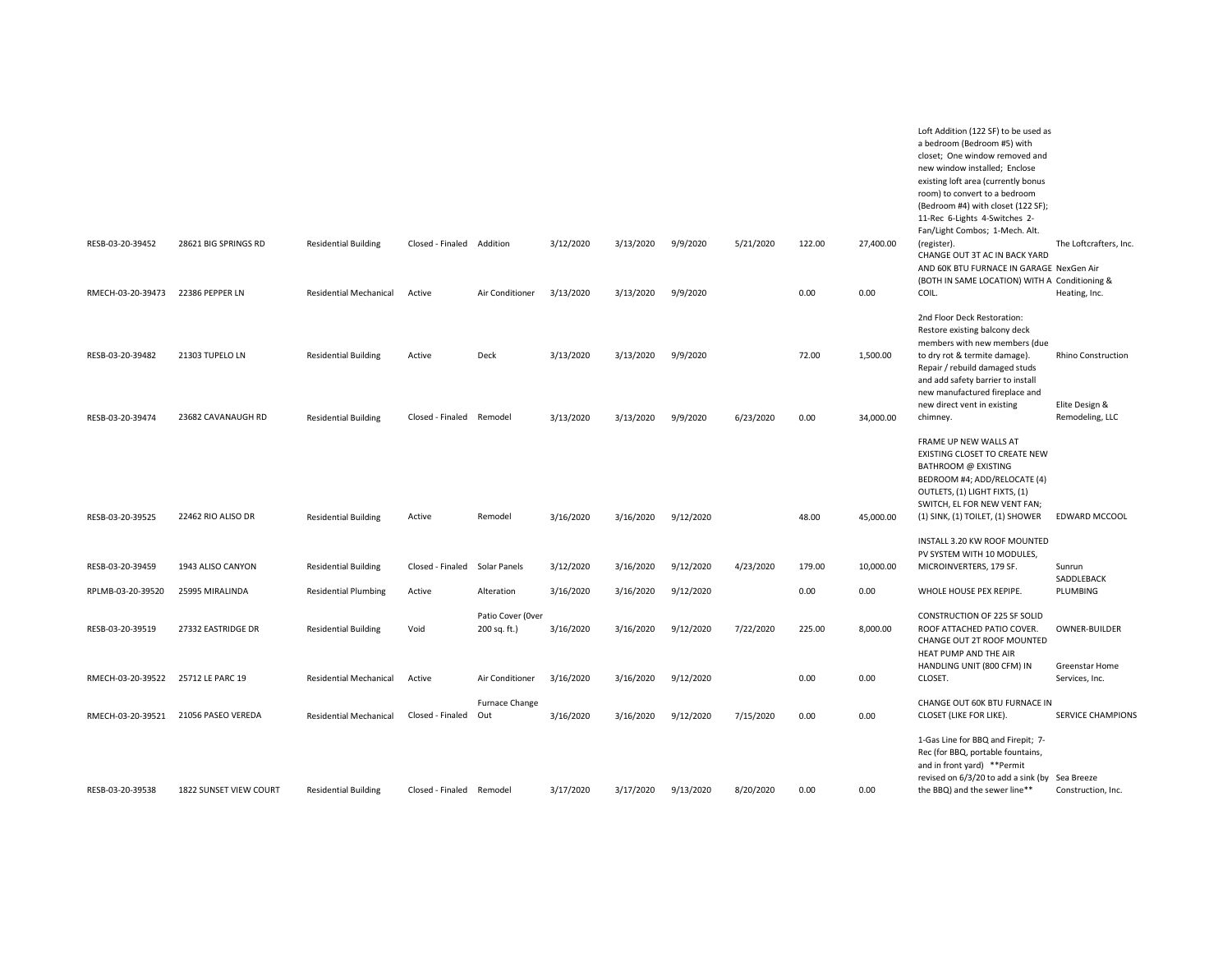| RESB-02-20-39170  | 2296 ARROYO TRABUCO WAY   | <b>Residential Building</b>   | Closed - Finaled Solar Panels |                                   | 2/28/2020 | 3/18/2020 | 9/14/2020 | 3/27/2020  | 300.00   | 7,920.00   | 5.28 kW; 16 roof-mounted solar<br>modules with 16 micro-inverters;<br>300 sf; Includes electrical.                                                                                                                                                                                                                                                                                       | LA SOLAR GROUP                                   |
|-------------------|---------------------------|-------------------------------|-------------------------------|-----------------------------------|-----------|-----------|-----------|------------|----------|------------|------------------------------------------------------------------------------------------------------------------------------------------------------------------------------------------------------------------------------------------------------------------------------------------------------------------------------------------------------------------------------------------|--------------------------------------------------|
| RPLMB-03-20-39546 | 25681 WESTOVER CIR        | <b>Residential Plumbing</b>   | Closed - Finaled Water Heater |                                   | 3/17/2020 | 3/19/2020 | 9/15/2020 | 12/14/2020 | 0.00     | 0.00       | CHANGE OUT A WATER HEATER IN<br>GARAGE (SAME LOCATION) WITH<br><b>EXPANSION TANK.</b>                                                                                                                                                                                                                                                                                                    | AFFORDABLE WATER<br><b>HEATERS</b>               |
| RELEC-03-20-39548 | 341.5 ADELA temp power    | <b>Residential Electrical</b> | Closed - Finaled Meter        |                                   | 3/17/2020 | 3/19/2020 | 9/15/2020 | 3/25/2020  | 0.00     | 0.00       | INSTALL (1) 200A TEMP POWER<br>POLE FOR NEW DEVELOPMENT<br>"COVERA"                                                                                                                                                                                                                                                                                                                      | Power Plus                                       |
|                   |                           |                               |                               | Furnace Change                    |           |           |           |            |          |            | CHANGE OUT FAU LESS THAN 100K<br><b>BTU @ EXISTING CLOSET</b>                                                                                                                                                                                                                                                                                                                            |                                                  |
| RMECH-03-20-39593 | 25885 TRABUCO RD 24       | <b>Residential Mechanical</b> | Active                        | Out                               | 3/23/2020 | 3/23/2020 | 9/19/2020 |            | 0.00     | 0.00       | LOCATION                                                                                                                                                                                                                                                                                                                                                                                 | RICK'S HEATING & AIR                             |
|                   |                           |                               |                               |                                   |           |           |           |            |          |            | Serrano Summit "Lucania Park". (2)<br>BBQ's, (4) Planter Seat Walls- 3'.<br>Playground Equipment, Shade                                                                                                                                                                                                                                                                                  | <b>LENNAR HOMES OF</b>                           |
| COMB-12-19-36878  | 301 LUCANIA               | <b>Commercial Building</b>    | Closed - Finaled              | Non-Structural<br>Alterations     | 12/2/2019 | 3/23/2020 | 9/21/2020 | 5/18/2021  | 0.00     | 258,000.00 | Structure 452 sq. ft., Drinking<br>Fountain, Monument Wall 30 sq. ft. CALIFORNIA, INC.<br>PEX Repipe (19 fixtures and 3 hose Saddleback Plumbing,                                                                                                                                                                                                                                        |                                                  |
| RPLMB-03-20-39595 | 25006 CRYSTAL CIR         | <b>Residential Plumbing</b>   | Void                          | Alteration                        | 3/23/2020 | 3/23/2020 | 9/19/2020 | 9/21/2020  | 0.00     | 0.00       | bibbs)                                                                                                                                                                                                                                                                                                                                                                                   | Inc.                                             |
| RESB-02-19-31171  | 22895 WILLARD AV          | <b>Residential Building</b>   | Closed - Finaled Remodel      |                                   | 2/21/2019 | 3/23/2020 | 9/19/2020 | 8/25/2020  | 236.00   | 30,000.00  | (ROLL PLANS) 236 SF REMODEL IN<br>LIVING ROOM TO RAISE THE SLAB<br>ON GRADE (Slab Addition @<br>Sunken Living Room); ALSO,<br>REMOVE WALL IN LIVING ROOM<br>AND REPLACE WITH BEAM.<br>**8/24/20 - The scope of work has<br>been revised to remove the room<br>addition (which was not started or<br>completed).**                                                                        | PROFESSIONAL<br><b>FOUNDATION REPAIR</b><br>INC. |
| COMB-03-20-39327  | 23832 ROCKFIELD BLVD #110 | <b>Commercial Building</b>    | Closed - Finaled Improvement  | Tenant                            | 3/6/2020  | 3/24/2020 | 9/20/2020 | 3/11/2021  | 2,972.00 | 100,000.00 | (ROLL PLANS) Office T.I. (2,972 SF)<br>for "Direct 4 Biz" to create offices,<br>workstations, employee break area<br>/ kitchen, interior partitions,<br>interior doors & windows, and floor<br>coverings; 1-Sink 1-Water Heater;<br>69-Rec 36-Lights 12-Switches 2-<br>Fixed Appl. (WH, Disposal) 2-New<br>Panels; 4-Air Handling Units<br>(interior) 1-Mech Alt (23 air<br>in/outlets). | Platinum X<br>Construction                       |
| RMECH-03-20-39596 | 21276 MONTERRA            | <b>Residential Mechanical</b> | Active                        | Furnace Change<br>Out             | 3/23/2020 | 3/24/2020 | 9/20/2020 |            | 0.00     | 0.00       | 1-FAU Changeout (80,000 BTU, in<br>same interior closet location)<br><b>CONSTRUCTION OF A 228 SF</b><br>ATTACHED SOLID ROOF                                                                                                                                                                                                                                                              | White Mechanical, Inc.                           |
| RESB-03-20-39605  | 30 MORNING GLORY          | <b>Residential Building</b>   | Closed - Finaled              | Patio Cover (Over<br>200 sq. ft.) | 3/24/2020 | 3/25/2020 | 9/21/2020 | 5/4/2020   | 228.00   | 7,000.00   | ALUMINUM PATIO COVER; 1<br>CEILING FAN, 2 LIGHTS, 1 SW, 1<br>REC.                                                                                                                                                                                                                                                                                                                        | Patio Warehouse, Inc.                            |
|                   |                           |                               |                               |                                   |           |           |           |            |          |            |                                                                                                                                                                                                                                                                                                                                                                                          |                                                  |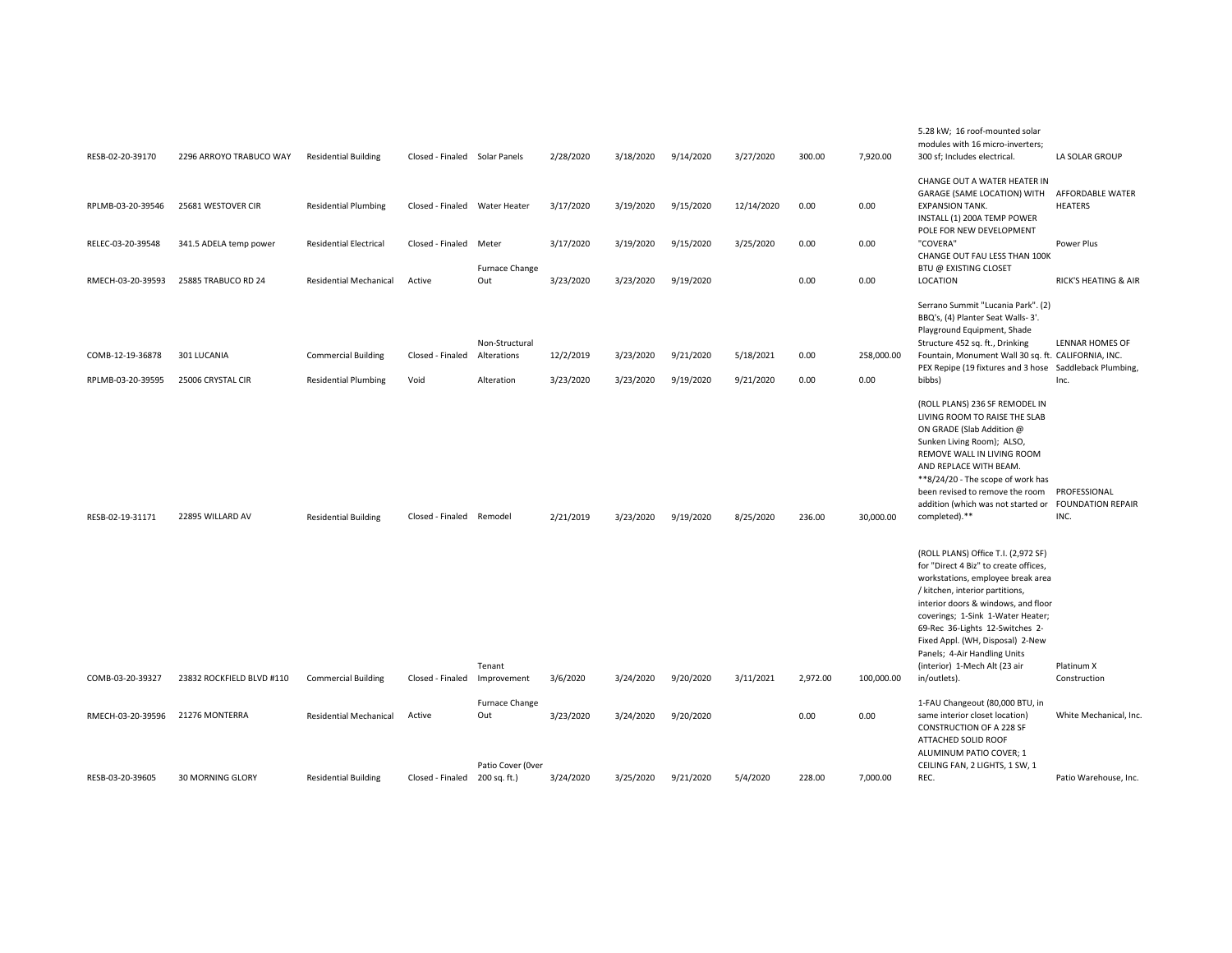|                                       |                                                     |                                                            |                             |                      |                        |                        |                        |           |                  |                   | MATERIALS, REPAIR/REPLACE<br>SHEATHING AS NEEDED, INSTALL<br>(1) LAYER GAF TIGER PAW<br>UNDERLAYMENT AND REROOF<br>WITH COMP SHINGLES, APPROX 27                                                   |                                                              |
|---------------------------------------|-----------------------------------------------------|------------------------------------------------------------|-----------------------------|----------------------|------------------------|------------------------|------------------------|-----------|------------------|-------------------|----------------------------------------------------------------------------------------------------------------------------------------------------------------------------------------------------|--------------------------------------------------------------|
| RESB-03-20-39597<br>RPLMB-03-20-39612 | 22276 ANTHONY DR<br>22935 ASPAN ST                  | <b>Residential Building</b><br><b>Residential Plumbing</b> | Closed - Finaled<br>Active  | Reroof<br>Alteration | 3/23/2020<br>3/25/2020 | 3/25/2020<br>3/25/2020 | 9/21/2020<br>9/23/2020 | 4/10/2020 | 2,700.00<br>0.00 | 17,300.00<br>0.00 | SQUARES.<br>PEX REPIPE: 13 FIXTURES.<br>FRAME UP NON LOAD BEARING<br>WALLS TO CONVERT A PORTION OF<br>THE WALK IN CLOSET TO<br>BATHROOM WITH (1) SHOWER, (1)<br>TOILET, (1) SINK, (3) LIGHT FIXTS, | <b>VARGAS ROOFING</b><br>REPIPE 1<br>MILLER & SONS           |
|                                       |                                                     |                                                            |                             |                      |                        |                        |                        |           |                  |                   | (1) GFCI, (2) SWITCHES, (1) VENT                                                                                                                                                                   | CONSTRUCTION                                                 |
| RESB-03-20-39620                      | 1792 SUNSET VIEW DRIVE                              | <b>Residential Building</b>                                | Closed - Finaled Remodel    |                      | 3/25/2020              | 3/25/2020              | 9/21/2020              | 8/28/2020 | 102.00           | 10,000.00         | FAN.<br>6 NEW LIGHTS, 1 WALL<br>DIMMER/SWITCH IN FAMILY<br>ROOM. ** 4/6/20 - PERMIT<br>REVISED to include 4 additional                                                                             | <b>GROUP</b>                                                 |
| RELEC-03-20-39608                     | 22372 WOODBLUFF RD                                  | <b>Residential Electrical</b>                              | Active                      | Remodel              | 3/25/2020              | 3/25/2020              | 9/21/2020              |           | 0.00             | 0.00              | lights in entry/dining area and<br>replace 1 dimmer switch **<br>INSTALL (1) BACKFLOW PREV<br>DEVICE, (1) WATER TREATEMENT                                                                         | ADVANCED LIGHTING<br><b>RESOURCE</b><br><b>ANMAC WATER</b>   |
| RPLMB-03-20-39567                     | 26371 PALOMA bldg I, unit 103-<br>112               | <b>Residential Plumbing</b>                                | Closed - Finaled Alteration |                      | 3/18/2020              | 3/26/2020              | 9/22/2020              | 7/14/2020 | 0.00             | 0.00              | SYSTEM. BUILDING "I", UNITS 103- TREATMENT SERVICE<br>112.                                                                                                                                         | <b>INC</b>                                                   |
| RPLMB-03-20-39559                     | 26371 PALOMA bldg A, units 1-8 Residential Plumbing |                                                            | Closed - Finaled Alteration |                      | 3/18/2020              | 3/26/2020              | 1/12/2021              | 7/16/2020 | 0.00             | 0.00              | INSTALL (1) BACKFLOW PREV<br>DEVICE, (1) WATER TREATEMENT<br>SYSTEM. BUILDING "A", UNITS 1-8. INC                                                                                                  | <b>ANMAC WATER</b><br><b>TREATMENT SERVICE</b>               |
|                                       |                                                     |                                                            |                             |                      |                        |                        |                        |           |                  |                   | INSTALL (1) BACKFLOW PREV<br>DEVICE, (1) WATER TREATEMENT                                                                                                                                          | <b>ANMAC WATER</b>                                           |
| RPLMB-03-20-39571                     | 26371 PALOMA bldg J, unit 113-<br>128               | <b>Residential Plumbing</b>                                | Closed - Finaled Alteration |                      | 3/18/2020              | 3/26/2020              | 9/22/2020              | 7/14/2020 | 0.00             | 0.00              | SYSTEM. BUILDING "J", UNITS 113- TREATMENT SERVICE<br>128.<br>INSTALL (1) BACKFLOW PREV                                                                                                            | <b>INC</b>                                                   |
| RPLMB-03-20-39561                     | 26371 PALOMA bldg C, unit 19-<br>28                 | <b>Residential Plumbing</b>                                | Closed - Finaled Alteration |                      | 3/18/2020              | 3/26/2020              | 9/22/2020              | 7/16/2020 | 0.00             | 0.00              | DEVICE, (1) WATER TREATEMENT<br>SYSTEM. BUILDING "C", UNITS 19-<br>28.                                                                                                                             | <b>ANMAC WATER</b><br><b>TREATMENT SERVICE</b><br><b>INC</b> |
|                                       | 26371 PALOMA bldg N, unit 157-                      |                                                            |                             |                      |                        |                        |                        |           |                  |                   | INSTALL (1) BACKFLOW PREV<br>DEVICE, (1) WATER TREATEMENT<br>SYSTEM. BUILDING "N", UNITS 157- TREATMENT SERVICE                                                                                    | ANMAC WATER                                                  |
| RPLMB-03-20-39575                     | 168                                                 | <b>Residential Plumbing</b>                                | Closed - Finaled Alteration |                      | 3/18/2020              | 3/26/2020              | 9/22/2020              | 7/16/2020 | 0.00             | 0.00              | 168.                                                                                                                                                                                               | <b>INC</b>                                                   |
|                                       |                                                     |                                                            |                             |                      |                        |                        |                        |           |                  |                   | TEAR OFF EXISTING ROOF<br>MATERIALS, REPAIR/REPLACE<br>SHEATHING AS NEEDED, INSTALL<br>(1) LAYER OF FELT, AND REROOF                                                                               |                                                              |
| RESB-03-20-39625                      | 27281 HAMPDEN TERRACE                               | <b>Residential Building</b>                                | Active                      | Reroof               | 3/26/2020              | 3/26/2020              | 9/22/2020              |           | 1,800.00         | 8,000.00          | WITH CLASS A COMP SHINGLES,<br>APPROX 18 SQUARES.<br>INSTALL (1) BACKFLOW PREV                                                                                                                     | Sky High Roofing                                             |
| RPLMB-03-20-39560                     | 26371 PALOMA bldg B, unit 9-18 Residential Plumbing |                                                            | Closed - Finaled Alteration |                      | 3/18/2020              | 3/26/2020              | 9/22/2020              | 7/16/2020 | 0.00             | 0.00              | DEVICE, (1) WATER TREATEMENT<br>SYSTEM. BUILDING "B", UNITS 9-<br>18.                                                                                                                              | <b>ANMAC WATER</b><br><b>TREATMENT SERVICE</b><br><b>INC</b> |
|                                       |                                                     |                                                            |                             |                      |                        |                        |                        |           |                  |                   | INSTALL (1) BACKFLOW PREV<br>DEVICE, (1) WATER TREATEMENT                                                                                                                                          | <b>ANMAC WATER</b>                                           |
| RPLMB-03-20-39564                     | 26371 PALOMA bldg F, unit 55-<br>70                 | <b>Residential Plumbing</b>                                | Closed - Finaled Alteration |                      | 3/18/2020              | 3/26/2020              | 9/22/2020              | 7/14/2020 | 0.00             | 0.00              | SYSTEM. BUILDING "F", UNITS 55-<br>70.                                                                                                                                                             | <b>TREATMENT SERVICE</b><br><b>INC</b>                       |

TEAR OFF EXISTING ROOF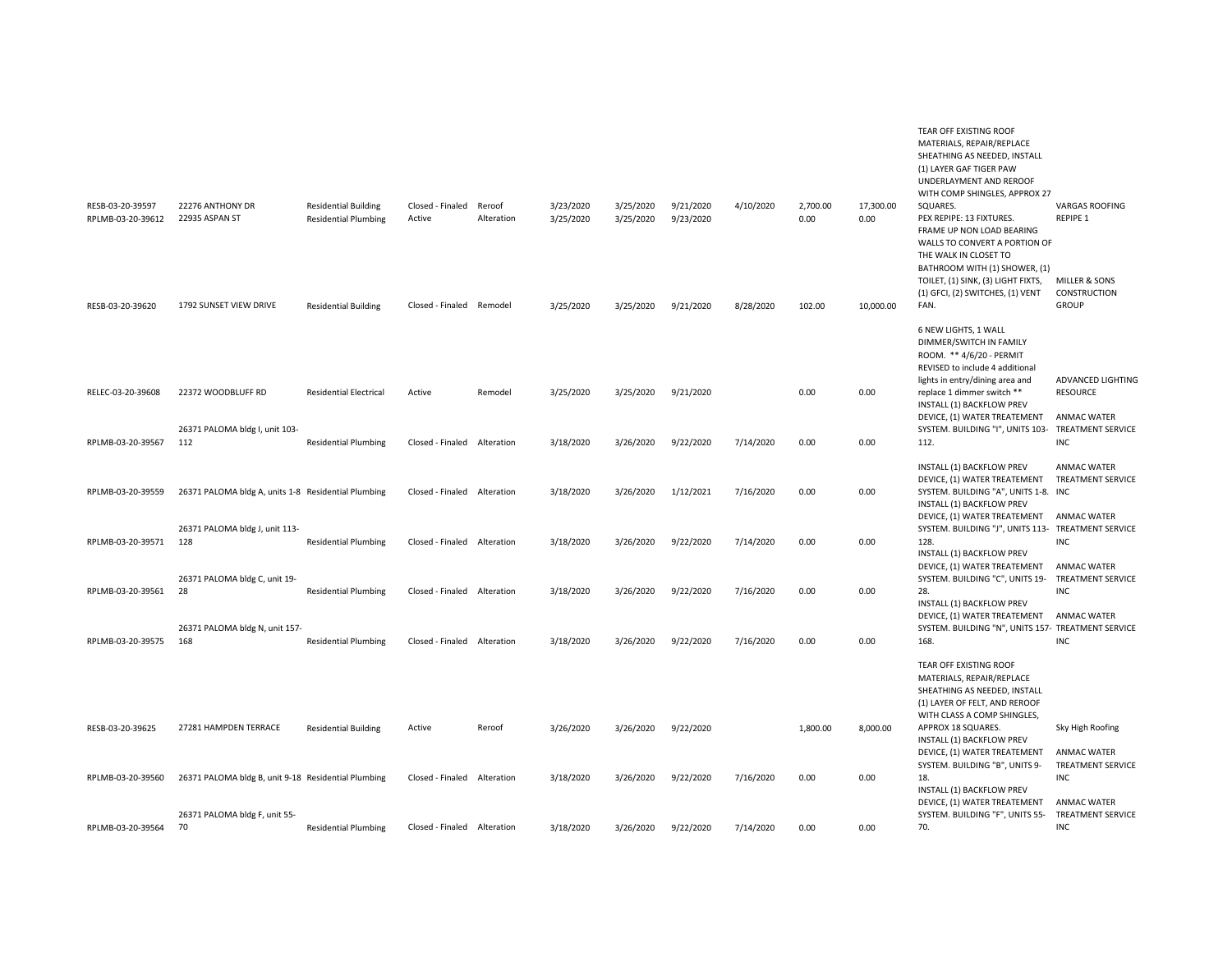|                   |                                       |                             |                             |                     |           |           |           |           |          |           | INSTALL (1) BACKFLOW PREV<br>DEVICE, (1) WATER TREATEMENT                                                                                                                               | <b>ANMAC WATER</b>                                           |
|-------------------|---------------------------------------|-----------------------------|-----------------------------|---------------------|-----------|-----------|-----------|-----------|----------|-----------|-----------------------------------------------------------------------------------------------------------------------------------------------------------------------------------------|--------------------------------------------------------------|
| RPLMB-03-20-39573 | 26371 PALOMA bldg L, unit 139-<br>148 | <b>Residential Plumbing</b> | Closed - Finaled            | Alteration          | 3/18/2020 | 3/26/2020 | 9/22/2020 | 7/14/2020 | 0.00     | 0.00      | SYSTEM. BUILDING "L", UNITS 139- TREATMENT SERVICE<br>148.<br>INSTALL (1) BACKFLOW PREV                                                                                                 | <b>INC</b>                                                   |
|                   | 26371 PALOMA bldg E, unit 39-         |                             |                             |                     |           |           |           |           |          |           | DEVICE, (1) WATER TREATEMENT<br>SYSTEM. BUILDING "E", UNITS 39-                                                                                                                         | <b>ANMAC WATER</b><br><b>TREATMENT SERVICE</b>               |
| RPLMB-03-20-39563 | 54                                    | <b>Residential Plumbing</b> | Closed - Finaled Alteration |                     | 3/18/2020 | 3/26/2020 | 9/22/2020 | 7/14/2020 | 0.00     | 0.00      | 54.<br>INSTALL (1) BACKFLOW PREV<br>DEVICE, (1) WATER TREATEMENT                                                                                                                        | <b>INC</b><br><b>ANMAC WATER</b>                             |
| RPLMB-03-20-39577 | 26371 PALOMA bldg P, unit 181-<br>192 | <b>Residential Plumbing</b> | Closed - Finaled            | Alteration          | 3/18/2020 | 3/26/2020 | 9/22/2020 | 7/16/2020 | 0.00     | 0.00      | SYSTEM. BUILDING "P", UNITS 181- TREATMENT SERVICE<br>192.                                                                                                                              | <b>INC</b>                                                   |
|                   | 26371 PALOMA bldg G, unit 71-         |                             |                             |                     |           |           |           |           |          |           | INSTALL (1) BACKFLOW PREV<br>DEVICE, (1) WATER TREATEMENT<br>SYSTEM. BUILDING "G", UNITS 71- TREATMENT SERVICE                                                                          | <b>ANMAC WATER</b>                                           |
| RPLMB-03-20-39565 | 86                                    | <b>Residential Plumbing</b> | Closed - Finaled            | Alteration          | 3/18/2020 | 3/26/2020 | 1/10/2021 | 7/14/2020 | 0.00     | 0.00      | 86.<br>INSTALL (1) BACKFLOW PREV                                                                                                                                                        | <b>INC</b>                                                   |
| RPLMB-03-20-39576 | 26371 PALOMA bldg O, unit 169-<br>180 | <b>Residential Plumbing</b> | Closed - Finaled            | Alteration          | 3/18/2020 | 3/26/2020 | 9/22/2020 | 7/16/2020 | 0.00     | 0.00      | DEVICE, (1) WATER TREATEMENT<br>SYSTEM. BUILDING "O", UNITS 169- TREATMENT SERVICE<br>180.                                                                                              | <b>ANMAC WATER</b><br><b>INC</b>                             |
|                   |                                       |                             |                             |                     |           |           |           |           |          |           | INSTALL (1) BACKFLOW PREV<br>DEVICE, (1) WATER TREATEMENT                                                                                                                               | ANMAC WATER                                                  |
| RPLMB-03-20-39572 | 26371 PALOMA bldg k, unit 129-<br>138 | <b>Residential Plumbing</b> | Closed - Finaled Alteration |                     | 3/18/2020 | 3/26/2020 | 9/22/2020 | 7/14/2020 | 0.00     | 0.00      | SYSTEM. BUILDING "K", UNITS 129- TREATMENT SERVICE<br>138.<br>INSTALL (1) BACKFLOW PREV                                                                                                 | <b>INC</b>                                                   |
|                   | 26371 PALOMA bldg Q, unit 193-        |                             |                             |                     |           |           |           |           |          |           | DEVICE, (1) WATER TREATEMENT<br>SYSTEM. BUILDING "Q", UNITS 193- TREATMENT SERVICE                                                                                                      | ANMAC WATER                                                  |
| RPLMB-03-20-39578 | 200                                   | <b>Residential Plumbing</b> | Closed - Finaled Alteration |                     | 3/18/2020 | 3/26/2020 | 9/22/2020 | 7/16/2020 | 0.00     | 0.00      | 200.<br>INSTALL (1) BACKFLOW PREV                                                                                                                                                       | INC                                                          |
| RPLMB-03-20-39566 | 26371 PALOMA bldg H, unit 87-<br>102  | <b>Residential Plumbing</b> | Closed - Finaled Alteration |                     | 3/18/2020 | 3/26/2020 | 9/22/2020 | 7/14/2020 | 0.00     | 0.00      | DEVICE, (1) WATER TREATEMENT<br>SYSTEM. BUILDING "H", UNITS 87-<br>102.                                                                                                                 | <b>ANMAC WATER</b><br><b>TREATMENT SERVICE</b><br><b>INC</b> |
|                   |                                       |                             |                             |                     |           |           |           |           |          |           | INSTALL (1) BACKFLOW PREV<br>DEVICE, (1) WATER TREATEMENT                                                                                                                               | <b>ANMAC WATER</b>                                           |
| RPLMB-03-20-39562 | 26371 PALOMA bldg D, unit 29-<br>38   | <b>Residential Plumbing</b> | Closed - Finaled Alteration |                     | 3/18/2020 | 3/26/2020 | 9/22/2020 | 7/16/2020 | 0.00     | 0.00      | SYSTEM. BUILDING "D", UNITS 29-<br>38.<br>INSTALL (1) BACKFLOW PREV                                                                                                                     | <b>TREATMENT SERVICE</b><br><b>INC</b>                       |
|                   | 26371 PALOMA bldg M, unit 149-        |                             |                             |                     |           |           |           |           |          |           | DEVICE, (1) WATER TREATEMENT<br>SYSTEM. BUILDING "M", UNITS 149- TREATMENT SERVICE                                                                                                      | <b>ANMAC WATER</b>                                           |
| RPLMB-03-20-39574 | 156                                   | <b>Residential Plumbing</b> | Closed - Finaled Alteration |                     | 3/18/2020 | 3/26/2020 | 9/22/2020 | 7/16/2020 | 0.00     | 0.00      | 156.<br>CHANGE OUT A WATER HEATER                                                                                                                                                       | INC                                                          |
| RPLMB-03-20-39611 | 21211 SERRA VISTA                     | <b>Residential Plumbing</b> | Active                      | <b>Water Heater</b> | 3/25/2020 | 3/27/2020 | 9/23/2020 |           | 0.00     | 0.00      | WITH EXPANSION TANK (SAME<br>SIZE/SAME LOCATION)                                                                                                                                        | ALL STAR WATER<br><b>HEATER</b>                              |
|                   |                                       |                             |                             |                     |           |           |           |           |          |           | Remove existing roof; Replace<br>damaged wood; Install 7/16" OSB<br>sheathing, two layers of 30 lb. felt,<br>and new lightweight Boral roof tiles<br>- Duralite Saxony 600 (5.7 lbs/sf; |                                                              |
| RESB-03-20-39633  | 24682 VIA PRINCESA                    | <b>Residential Building</b> | Active                      | Reroof              | 3/27/2020 | 3/27/2020 | 12/6/2020 |           | 2,817.00 | 18,647.00 | ICC-ESR 1647).                                                                                                                                                                          | <b>Bruce Allen Roofing</b>                                   |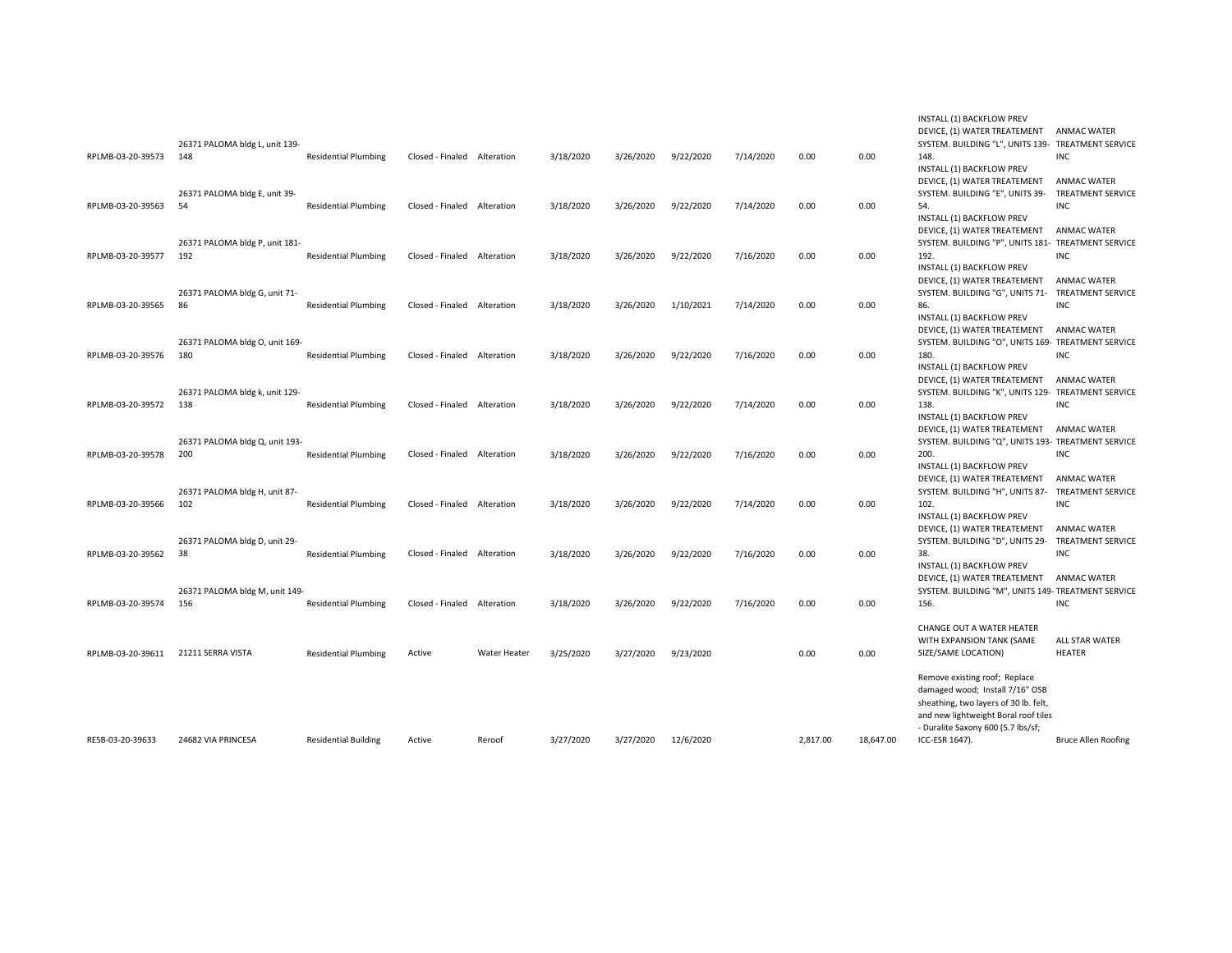|                                        |                                       |                                                            |                               |                              |                        |                        |                        |          |              |              | (Roll Plans) Interior demolition & re-<br>painting of Suite 100 & 200 areas<br>on 1st & 2nd floors (31,326 SF).<br>Remodel existing lobbies &<br>restrooms on 1st & 2nd floors<br>(3,196 SF). New lighting, plumbing<br>fixtures and finishes in existing                                                                  |                                                             |
|----------------------------------------|---------------------------------------|------------------------------------------------------------|-------------------------------|------------------------------|------------------------|------------------------|------------------------|----------|--------------|--------------|----------------------------------------------------------------------------------------------------------------------------------------------------------------------------------------------------------------------------------------------------------------------------------------------------------------------------|-------------------------------------------------------------|
| COMB-11-19-36556                       | 25550 COMMERCENTRE DR                 | <b>Commercial Building</b>                                 | Closed - Finaled              | Tenant<br>Improvement        | 11/15/2019             | 3/27/2020              | 11/17/2020             | 9/1/2020 | 3,196.00     | 656,151.00   | areas. 8-Lavs 14-Toilets 2-Urinals; Coastline<br>58-Lights 3-Switches.<br>CHANGE OUT A 40 GAL WATER<br>HEATER IN HALL CLOSET (SAME                                                                                                                                                                                         | Development, Inc.                                           |
| RPLMB-03-20-39635                      | 25982 DUNDEE DR                       | <b>Residential Plumbing</b>                                | Closed - Finaled Water Heater |                              | 3/27/2020              | 3/27/2020              | 9/23/2020              | 6/9/2020 | 0.00         | 0.00         | LOCATION) WITH EXPANSION<br>TANK.<br>CHANGE OUT A 40 GAL WATER<br>HEATER IN PATIO (SAME                                                                                                                                                                                                                                    | Fast Water Heater<br>Company                                |
| RPLMB-03-20-39634                      | 19431 RUE DE VALORE 12 M              | <b>Residential Plumbing</b>                                | Active                        | Water Heater                 | 3/27/2020              | 3/27/2020              | 9/23/2020              |          | 0.00         | 0.00         | LOCATION) WITH EXPANSION<br>TANK.                                                                                                                                                                                                                                                                                          | Fast Water Heater<br>Company                                |
| RMECH-03-20-39639                      | 21759 TAHOE LN                        | <b>Residential Mechanical</b>                              | Active                        | Alteration                   | 3/27/2020              | 3/27/2020              | 9/23/2020              |          | 0.00         | 0.00         | 1-AC Changeout (5 tons, in same<br>location on garage roof) with<br>Disconnect; 1-Coil; 1-FAU<br>Changeout (80,000 BTU, in same<br>closet location). *** CONTRACTOR<br>SHOULD BE AVAILABLE AT SITE<br>AND MUST HAVE LADDER OF<br>APPROPRIATE SIZE AND STRENGTH<br>SETUP FOR ROOFTOP ACCESS AT<br>THE TIME OF INSPECTION*** | AmTech Heating & Air,<br>Inc.                               |
|                                        |                                       |                                                            |                               |                              |                        |                        |                        |          |              |              | Install new empty panelboard (for                                                                                                                                                                                                                                                                                          |                                                             |
| CELEC-03-20-39631                      | 1 SADDLEBACK CHURCH RD                | <b>Commercial Electrical</b>                               | Active                        | Alteration                   | 3/26/2020              | 3/27/2020              | 9/23/2020              |          | 0.00         | 0.00         | 200 amp panel) in existing 2-story<br>office building at "Saddleback<br>Church" for future use.                                                                                                                                                                                                                            | Sauers Lopez<br>Construction, Inc.                          |
| RPLMB-03-20-39610<br>RPLMB-03-20-39661 | 24321 GRASS ST<br>24922 EL CABALLO ST | <b>Residential Plumbing</b><br><b>Residential Plumbing</b> | Active<br>Active              | Water Heater<br>Water Heater | 3/25/2020<br>3/30/2020 | 3/27/2020<br>3/30/2020 | 9/23/2020<br>9/26/2020 |          | 0.00<br>0.00 | 0.00<br>0.00 | CHANGE OUT A WATER HEATER<br>WITH EXPANSION TANK (SAME<br>SIZE/SAME LOCATION)<br><b>CHANGE OUT A TANKLESS WATER</b><br>HEATER IN GARAGE (SAME<br>LOCATION).                                                                                                                                                                | ALL STAR WATER<br>HEATER<br>PRISTINE PLUMBING<br><b>INC</b> |
|                                        |                                       |                                                            |                               |                              |                        |                        |                        |          |              |              | REPLACE 50 GALLON WATER<br>HEATER AT EXISTING CLOSET                                                                                                                                                                                                                                                                       |                                                             |
| RPLMB-03-20-39627                      | 28336 BOULDER DR                      | <b>Residential Plumbing</b>                                | Active                        | Alteration                   | 3/26/2020              | 3/30/2020              | 9/26/2020              |          | 0.00         | 0.00         | LOCATION AND COMBO<br>PEX/COPPER REPIPE 15 FIXTURES. OWNER/BUILDER                                                                                                                                                                                                                                                         |                                                             |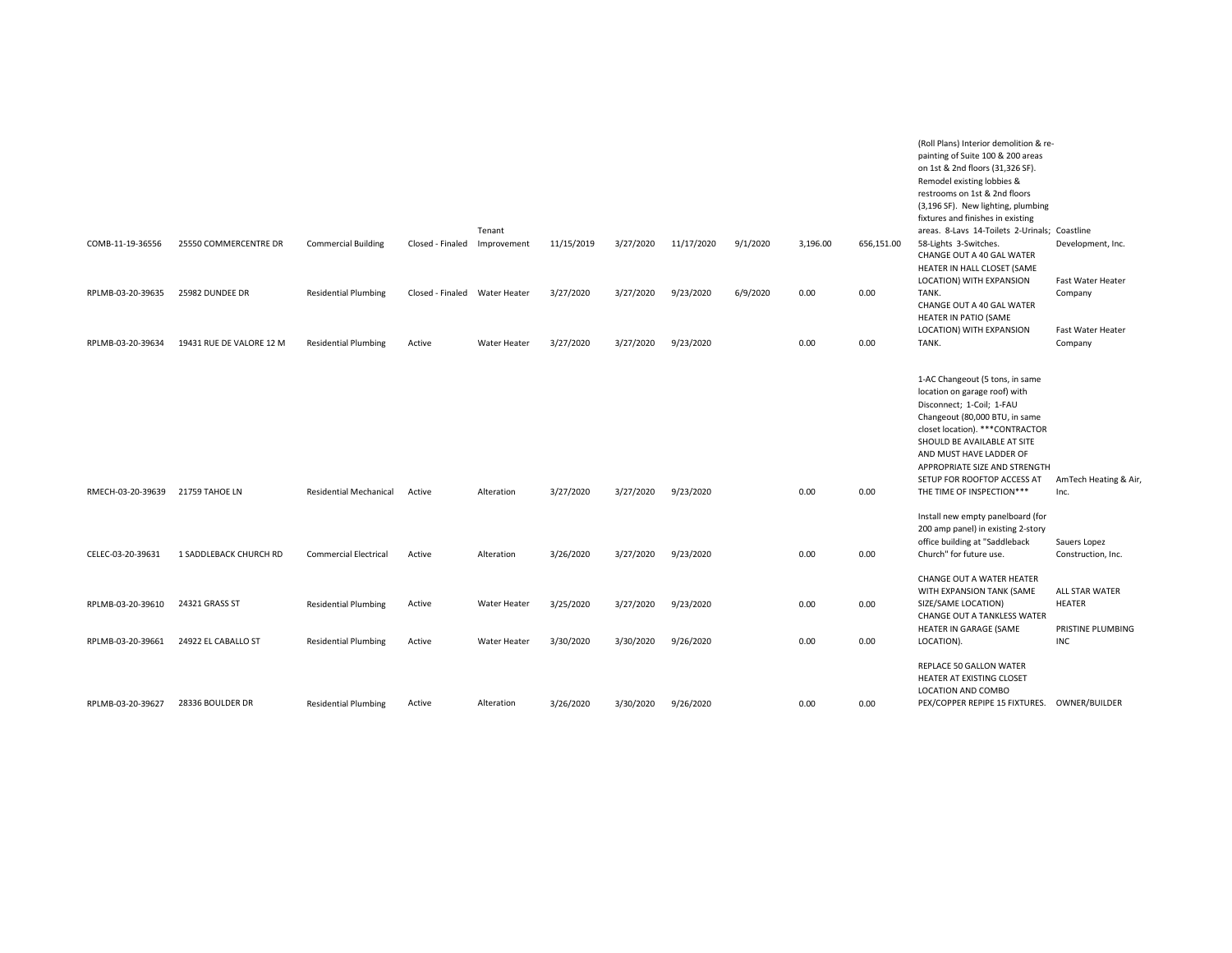| RESB-03-20-39656  | 22656 SPRING LAKE LN  | <b>Residential Building</b>                                | Active                       | Remodel                  | 3/30/2020              | 3/30/2020              | 11/11/2020              |           | 66.00        | 15,000.00    | NON STRUCTURAL INTERIOR<br>REMODEL OF EXISTING MASTER<br>BATHROOM: DEMO BATHROOM<br>FIXTURES, INTERIOR NON LOAD<br>BEARING WALL BETWEEN SHOWER<br>AND VANITY AREA, FRAME UP<br>NEW WALL TO SEPERATE<br>BATHROOM FROM BEDROOM,<br>INSTALL NEW DOOR, RELOCATE<br>SHOWER, TOILET,<br>VANITY/PLUMBING, (3) LIGHT<br>FIXTS; (2) SINKS, (1) SHOWER (1)<br>TOILET, (1) VENT FAN. | ENCLAVE<br>REMODELING INC.                                                  |
|-------------------|-----------------------|------------------------------------------------------------|------------------------------|--------------------------|------------------------|------------------------|-------------------------|-----------|--------------|--------------|---------------------------------------------------------------------------------------------------------------------------------------------------------------------------------------------------------------------------------------------------------------------------------------------------------------------------------------------------------------------------|-----------------------------------------------------------------------------|
|                   |                       |                                                            |                              |                          | 3/13/2020              | 3/30/2020              | 9/26/2020               | 3/17/2021 | 528.00       | 60,000.00    | STANDARD 480 SF POOL AND 48 SF<br>SPA WITH EQUIP. NEW GAS LINE<br>TO FUTURE BBQ AND FIRE PIT;<br>NEW ELECT. LINE TO FUTURE<br>COVERED PATIO. *** 5/14/20 -<br>CHANGE OF CONTRACTOR from<br>Mirage Landscape to<br>Owner/Builder per email from<br>homeowner & contractor dated<br>$5/13/20.$ ***                                                                          |                                                                             |
| POOL-03-20-39485  | 1171 SUMMIT OAK DRIVE | Combination Pool/Spa                                       | Closed - Finaled Residential |                          |                        |                        |                         |           |              |              |                                                                                                                                                                                                                                                                                                                                                                           | OWNER/BUILDER                                                               |
| RMECH-03-20-39651 | 21096 QUESTA VERDE    | Residential Mechanical                                     | Active                       | Air Conditioner          | 3/30/2020              | 3/30/2020              | 9/26/2020               |           | 0.00         | 0.00         | CHANGE OUT 2T ROOF TOP<br>PACKAGE UNIT WITH ELECT.<br>DISCONNECT (SAME LOCATION).<br>Change out a 40 gal water heater<br>in garage (same location) with                                                                                                                                                                                                                   | METROPOLITAN<br><b>HEATING AND AIR</b><br>CONDITIONING<br>PRISTINE PLUMBING |
| RPLMB-03-20-39662 | 24282 LARKWOOD LN     | <b>Residential Plumbing</b>                                | Active                       | Water Heater             | 3/30/2020              | 3/30/2020              | 9/26/2020               |           | 0.00         | 0.00         | expansion tank.                                                                                                                                                                                                                                                                                                                                                           | <b>INC</b>                                                                  |
| COMB-03-20-39636  | 23861 EL TORO RD      | <b>Commercial Building</b>                                 | Closed - Finaled             | Tenant<br>Improvement    | 3/27/2020              | 3/30/2020              | 9/26/2020               | 6/22/2020 | 0.00         | 122,720.00   | STEEL REINFORCEMENT FOR AN<br>EXISTING DAVIT LOCATED ON THE<br>ROOF FOR "CHASE BANK". DAVIT<br>WILL SERVE FUTURE WINDOW<br>WASHING EQUIPMENT.                                                                                                                                                                                                                             | <b>DEB Construction, LLC</b>                                                |
| RPLMB-03-20-39652 | 26171 ERIN CT         |                                                            |                              |                          |                        |                        |                         |           |              |              | PEX REPIPE: 14 FIXTURES.                                                                                                                                                                                                                                                                                                                                                  | REPIPE 1                                                                    |
| RPLMB-03-20-39653 | 24842 VIA DEL RIO     | <b>Residential Plumbing</b><br><b>Residential Plumbing</b> | Closed - Finaled<br>Active   | Alteration<br>Alteration | 3/30/2020<br>3/30/2020 | 3/30/2020<br>3/30/2020 | 9/26/2020<br>11/17/2020 | 5/29/2020 | 0.00<br>0.00 | 0.00<br>0.00 | PEX REPIPE: 19 FIXTURES.                                                                                                                                                                                                                                                                                                                                                  | REPIPE 1                                                                    |
| RPLMB-03-20-39666 | 22765 BAYFRONT LN     | <b>Residential Plumbing</b>                                | Closed - Finaled             | Alteration               | 3/30/2020              | 3/31/2020              | 9/27/2020               | 5/13/2020 | 0.00         | 0.00         | WHOLE HOUSE PEX REPIPE - 13<br><b>FIXTURES</b><br>NEW GAS LINE TO BBQ AND FIRE                                                                                                                                                                                                                                                                                            | PIPELINE<br><b>RESTORATION</b>                                              |
| RESB-03-20-39654  | 26671 HEATHER BROOK   | <b>Residential Building</b>                                | Active                       | Remodel                  | 3/30/2020              | 3/31/2020              | 9/27/2020               |           | 0.00         | 0.00         | PIT; NEW ELECT. LINE WITH 2<br>OUTLET.                                                                                                                                                                                                                                                                                                                                    | The Crystal Oaks<br>Landscaping Co.                                         |
| RESB-03-20-39665  | 25376 CHEROKEE WAY    | <b>Residential Building</b>                                | Closed - Finaled Remodel     |                          | 3/30/2020              | 3/31/2020              | 11/10/2020              | 5/14/2020 | 1,250.00     | 13,398.00    | INSTALL 1,250 SF OF R38<br><b>INSULATION IN ATTIC</b>                                                                                                                                                                                                                                                                                                                     | <b>SERVICE CHAMPIONS</b><br>PLUMBING HEATING &<br>AC                        |
| RMECH-03-20-39663 | 25712 LE PARC 38      | Residential Mechanical                                     | Active                       | Alteration               | 3/30/2020              | 3/31/2020              | 9/27/2020               |           | 0.00         | 0.00         | CHANGE OUT EXISTING ROOF<br>MOUNTED PACKAGE UNIT @<br>SAME LOCATION, 2 TON/14 SEER. TACTICAL AIR                                                                                                                                                                                                                                                                          |                                                                             |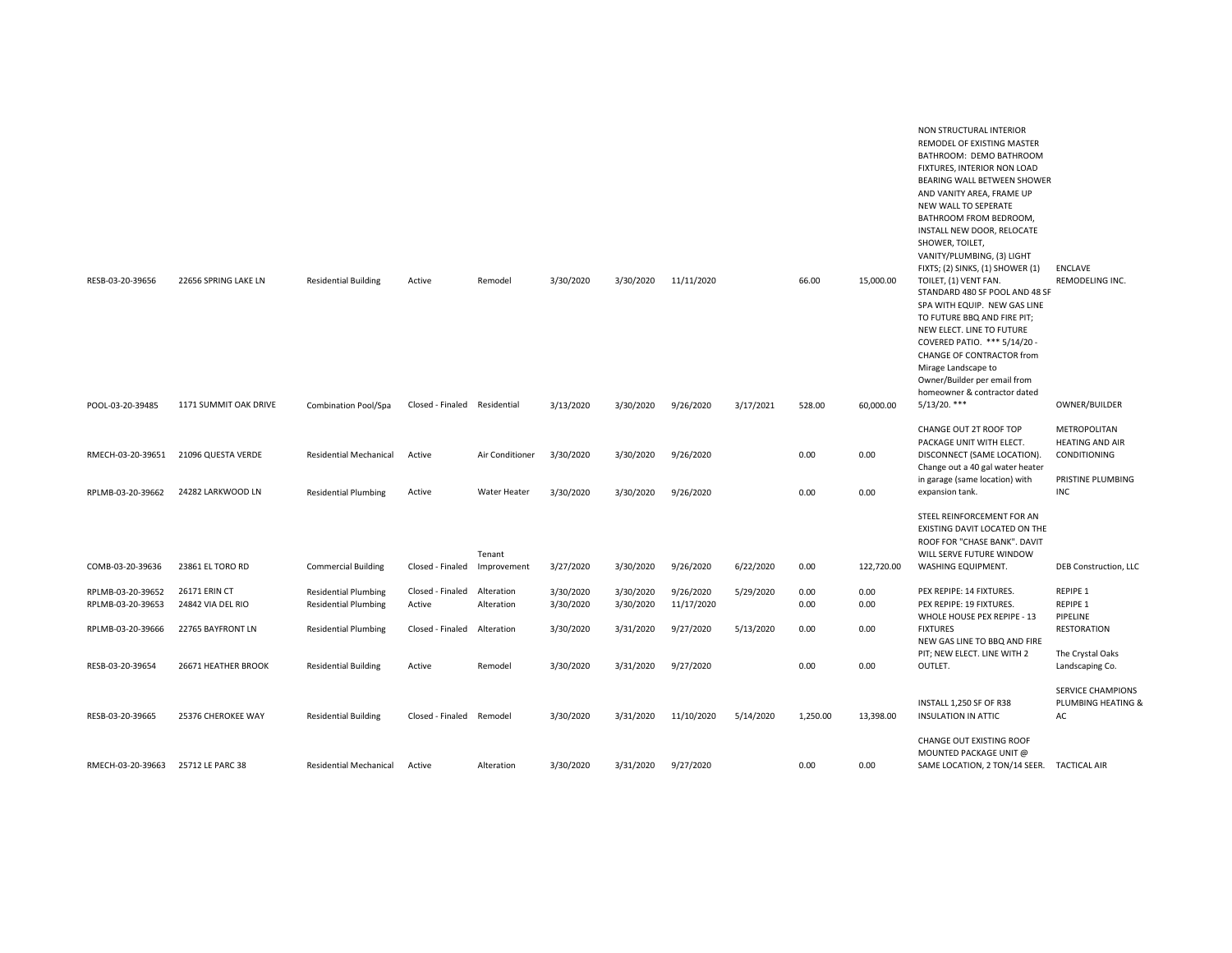| RESB-03-20-39670 | 20002-20026 SHAMROCK GLEN Residential Building |                             | Active           | Reroof  | 3/31/2020 | 3/31/2020 | 9/27/2020 |           | 5,400.00 | 17,550.00 | TEAR OFF EXISTING ROOF<br>MATERIALS, REPLACE PLYWOOD<br>DECK AS NEEDED, INSTALL LEAK<br>BARRIER, GAF TIGER PAW<br>UNDERLAYMENT, AND REROOF<br>WITH GAF TIMBERLINE HD RS<br>SHINGLES WITH FLASHING<br>COMPONENTS, RIDGE VENTING<br>WITH RIDGLASS, APPROX 54<br>SQUARES. LOWER GREENRIDGE -<br>SECTION. | <b>FONTAINE</b><br>WEATHERPROOFING,<br>INC. |
|------------------|------------------------------------------------|-----------------------------|------------------|---------|-----------|-----------|-----------|-----------|----------|-----------|-------------------------------------------------------------------------------------------------------------------------------------------------------------------------------------------------------------------------------------------------------------------------------------------------------|---------------------------------------------|
| RESB-03-20-39673 | 21191-21205 SIERRA RIDGE                       | <b>Residential Building</b> | Active           | Reroof  | 3/31/2020 | 3/31/2020 | 9/27/2020 |           | 5,400.00 | 17,550.00 | TEAR OFF EXISTING ROOF<br>MATERIALS, REPLACE PLYWOOD<br>DECK AS NEEDED, INSTALL LEAK<br>BARRIER, GAF TIGER PAW<br>UNDERLAYMENT, AND REROOF<br>WITH GAF TIMBERLINE HD RS<br>SHINGLES WITH FLASHING<br>COMPONENTS, RIDGE VENTING<br>WITH RIDGLASS, APPROX 54<br>SQUARES. UPPER GREENRIDGE -<br>SECTION. | <b>FONTAINE</b><br>WEATHERPROOFING,<br>INC. |
| RESB-03-20-39671 | 20032-20046 SHAMROCK GLEN Residential Building |                             | Active           | Reroof  | 3/31/2020 | 3/31/2020 | 9/27/2020 |           | 5,400.00 | 17,550.00 | TEAR OFF EXISTING ROOF<br>MATERIALS, REPLACE PLYWOOD<br>DECK AS NEEDED, INSTALL LEAK<br>BARRIER, GAF TIGER PAW<br>UNDERLAYMENT, AND REROOF<br>WITH GAF TIMBERLINE HD RS<br>SHINGLES WITH FLASHING<br>COMPONENTS, RIDGE VENTING<br>WITH RIDGLASS, APPROX 54<br>SQUARES. LOWER GREENRIDGE -<br>SECTION. | <b>FONTAINE</b><br>WEATHERPROOFING,<br>INC. |
| RESB-03-20-39672 | 20031-20045 SHAMROCK GLEN Residential Building |                             | Active           | Reroof  | 3/31/2020 | 3/31/2020 | 9/27/2020 |           | 5,400.00 | 17,550.00 | TEAR OFF EXISTING ROOF<br>MATERIALS, REPLACE PLYWOOD<br>DECK AS NEEDED, INSTALL LEAK<br>BARRIER, GAF TIGER PAW<br>UNDERLAYMENT, AND REROOF<br>WITH GAF TIMBERLINE HD RS<br>SHINGLES WITH FLASHING<br>COMPONENTS, RIDGE VENTING<br>WITH RIDGLASS, APPROX 54<br>SQUARES. LOWER GREENRIDGE -<br>SECTION. | <b>FONTAINE</b><br>WEATHERPROOFING,<br>INC. |
| RESB-03-20-39637 | 1731 SUNSET VIEW DRIVE                         | <b>Residential Building</b> | Closed - Finaled | Remodel | 3/27/2020 | 3/31/2020 | 9/27/2020 | 8/13/2020 | 0.00     | 0.00      | 1-Gas Line for Firepit, BBQ & Pizza<br>Oven, 1-Sink, 1-Underground<br>Waste Line; 8-Rec (3-for<br>Fountains, 3-in BBQ area, 2-in<br>Firepit area) 5-Electrical Boxes for Four Seasons<br>future lights & fans at future<br>trellises.                                                                 | Construction & Design,<br>Inc.              |